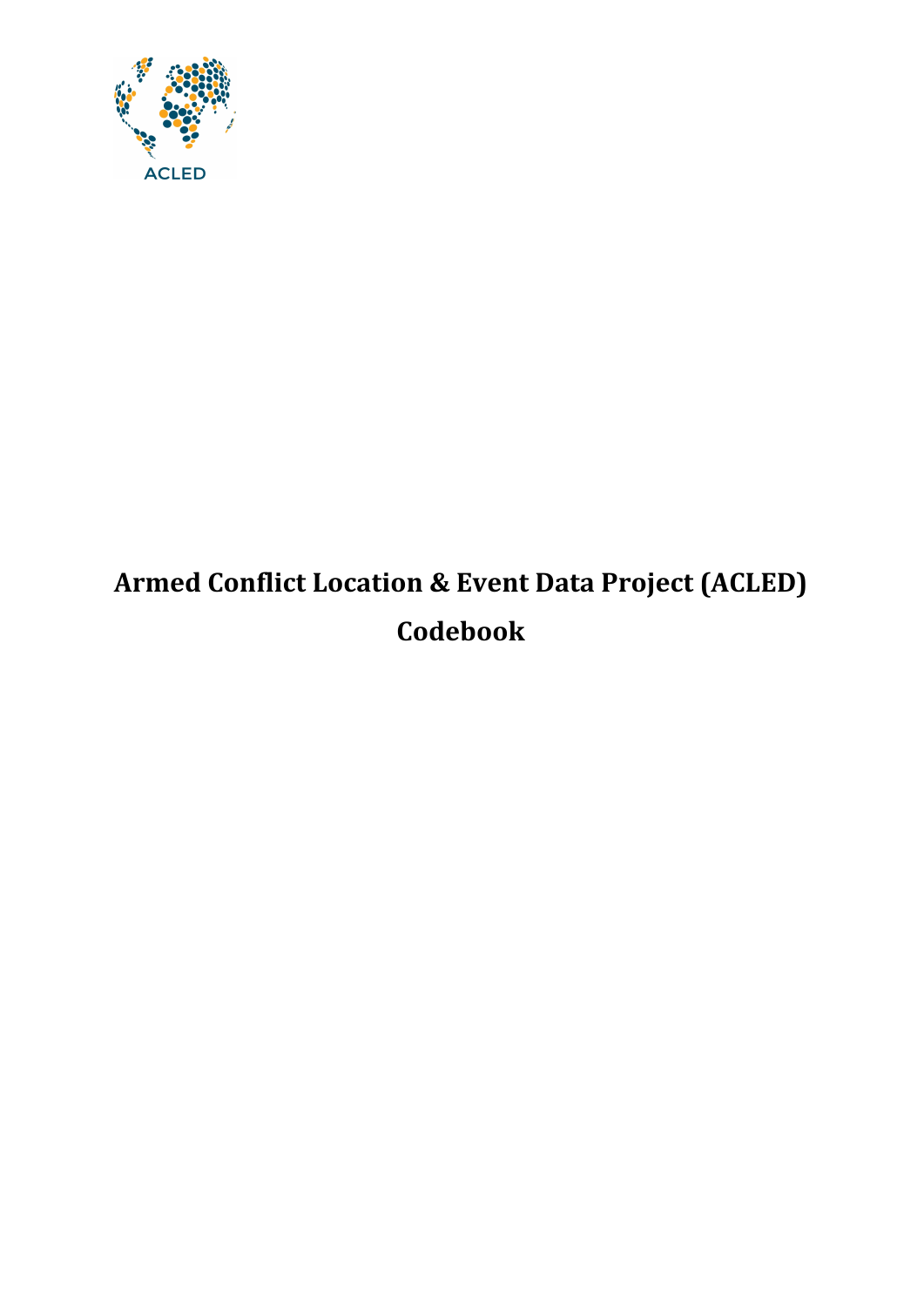

# **Table of Contents**

| <b>Introduction and Brief Description</b>             | 4  |
|-------------------------------------------------------|----|
| <b>Definitions of ACLED Event and Sub-Event Types</b> | 6  |
| <b>Violent Events</b>                                 | 8  |
| <b>Battles</b>                                        | 8  |
| Armed clash                                           | 9  |
| Non-state actor overtakes territory                   | 9  |
| Government regains territory                          | 10 |
| Explosions/Remote violence                            | 10 |
| Chemical weapon                                       | 10 |
| Air/drone strike                                      | 11 |
| Suicide bomb                                          | 11 |
| Remote explosive/landmine/IED                         | 11 |
| Grenade                                               | 12 |
| Violence against civilians                            | 12 |
| Sexual violence                                       | 12 |
| Attack                                                | 13 |
| Abduction/forced disappearance                        | 13 |
| <b>Demonstration Events</b>                           | 13 |
| Protests                                              | 13 |
| Peaceful protest                                      | 14 |
| Protest with intervention                             | 14 |
| Excessive force against protesters                    | 14 |
| Riots                                                 | 14 |
| Violent demonstration                                 | 14 |
| Mob violence                                          | 15 |
| <b>Non-Violent Actions</b>                            | 15 |
| Strategic developments                                | 15 |
| Agreement                                             | 15 |
| Arrests                                               | 16 |
| Change to group/activity                              | 16 |
| Disrupted weapons use                                 | 16 |
| Headquarters or base established                      | 16 |
| Non-violent transfer of territory                     | 17 |
| Other                                                 | 17 |
| <b>Important Notes Regarding Event Type Codes</b>     | 17 |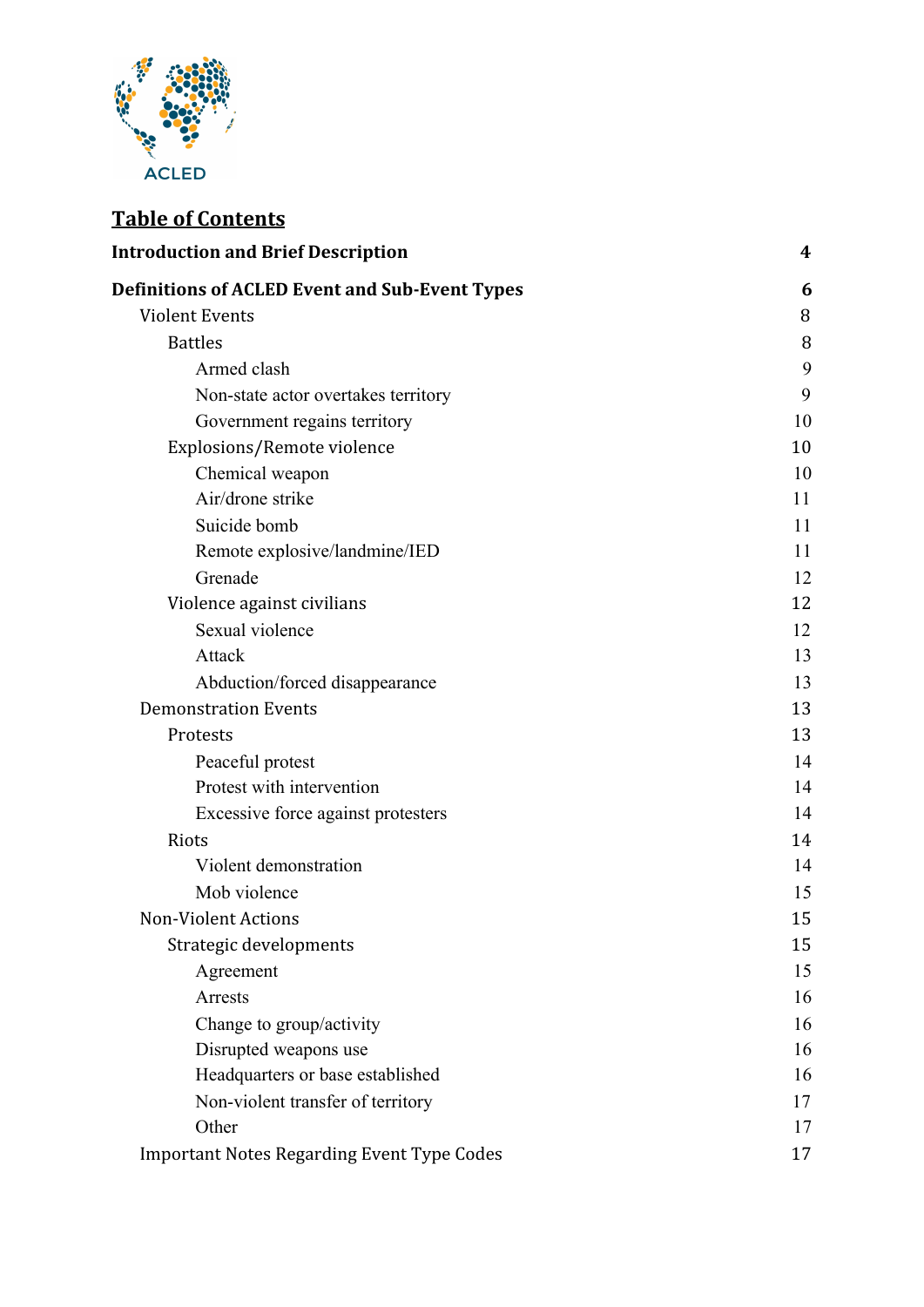

| <b>ACLED Actors</b>                    | 19 |
|----------------------------------------|----|
| Actor Names, Types and Inter Codes     | 20 |
| Inter Code 1: State Forces             | 21 |
| Inter Code 2: Rebel Groups             | 22 |
| Inter Code 3: Political Militias       | 22 |
| Inter Code 4: Identity Militias        | 23 |
| Inter Code 5: Rioters                  | 24 |
| Inter Code 6: Protesters               | 24 |
| Inter Code 7: Civilians                | 25 |
| Inter Code 8: External/Other Forces    | 25 |
| Interaction codes                      | 25 |
| <b>Event Geography</b>                 | 29 |
| Spatial precision codes                | 29 |
| <b>Event Time</b>                      | 31 |
| Time precision codes                   | 31 |
| <b>Notes and Reported Fatalities</b>   | 32 |
| <b>Notes</b>                           | 32 |
| Reported fatalities                    | 32 |
| <b>Information Sources</b>             | 34 |
| <b>Relationships to Other Datasets</b> | 35 |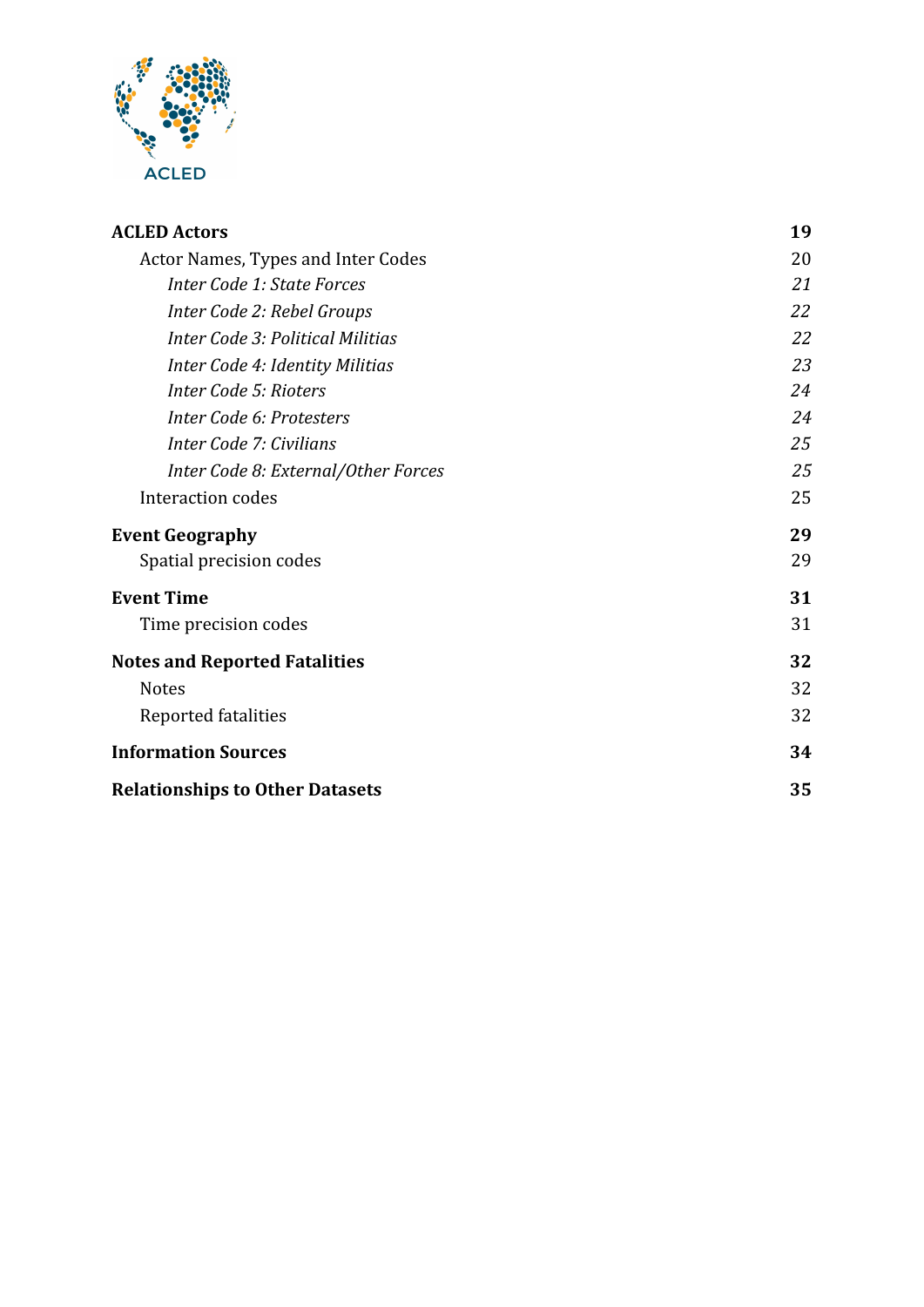

# <span id="page-3-0"></span>**Introduction and Brief Description**

The ACLED project codes reported information on the type, agents, location, date, and other characteristics of political violence events, demonstrations and select politically relevant non-violent events. ACLED focuses on tracking a range of violent and non-violent actions by political agents, including governments, rebels, militias, identity groups, political parties, external actors, rioters, protesters and civilians. The full list of the columns in ACLED is available in Table 1 below.

ACLED concentrates on:

- Tracking rebel, militia and government activity over time and space;
- Recording violent acts between and across non-state groups, including political and identity militias;
- Recording political violence by unnamed agents, as violent groups may remain unnamed for strategic reasons;
- Recording attacks on civilians by all violent political agents;
- Distinguishing between territorial transfers of military control from governments (and their affiliates) to non-state agents and vice versa;
- Collecting information on rioting and protesting; and
- Tracking non-violent 'strategic developments' representing crucial junctures in periods of political violence (e.g. recruitment drives, peace talks, high-level arrests).

ACLED data are derived from a wide range of local, regional and national sources and the information is collected by trained data experts worldwide. An updated overview of ACLED's current coverage is available on the ACLED [website.](https://www.acleddata.com/)

ACLED data are available to the public and are released in real-time. Data can be downloaded through the data export tool on the ACLED [website](http://www.acleddata.com/data) or can be accessed through the API (a manual is [available](https://www.acleddata.com/wp-content/uploads/dlm_uploads/2017/10/API-User-Guide-1-1.pdf) online). Curated data files – such as regional data files, or aggregate country-year files – can also be accessed online on the ACLED [website.](https://www.acleddata.com/curated-data-files/) Further information on ACLED's coding choices are available on the [methodology](https://www.acleddata.com/resources/methodology/) page of the ACLED [website.](https://www.acleddata.com/resources/methodology/)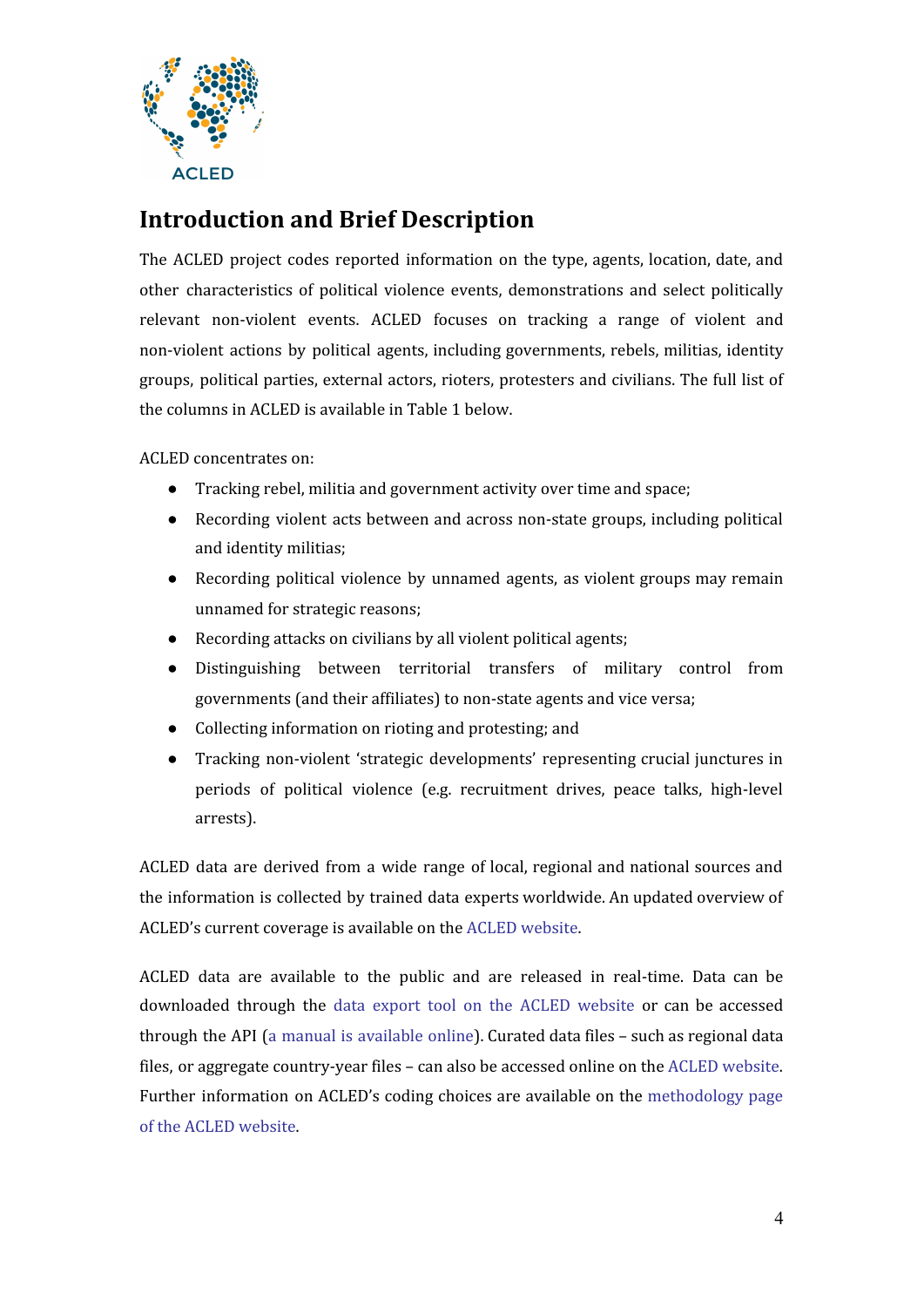

| <b>Column Name</b>    | Content                                                            |  |
|-----------------------|--------------------------------------------------------------------|--|
| ISO                   | A numeric code for each individual country                         |  |
| EVENT_ID_CNTY         | An individual identifier by number and country acronym             |  |
|                       | (updated annually)                                                 |  |
| EVENT_ID_NO_CNTY      | An individual numeric identifier (updated annually)                |  |
| <b>EVENT_DATE</b>     | The day, month and year on which an event took place               |  |
| <b>YEAR</b>           | The year in which an event took place                              |  |
| TIME_PRECISION        | A numeric code indicating the level of certainty of the date coded |  |
|                       | for the event                                                      |  |
| EVENT_TYPE            | The type of event                                                  |  |
| <b>SUB_EVENT_TYPE</b> | The type of sub-event                                              |  |
| ACTOR1                | The named actor involved in the event                              |  |
| ASSOC_ACTOR_1         | The named actor associated with or identifying ACTOR1              |  |
| <b>INTER1</b>         | A numeric code indicating the type of ACTOR1                       |  |
| ACTOR2                | The named actor involved in the event                              |  |
| ASSOC_ACTOR_2         | The named actor associated with or identifying ACTOR2              |  |
| <b>INTER2</b>         | A numeric code indicating the type of ACTOR2                       |  |
| <b>INTERACTION</b>    | A numeric code indicating the interaction between types of         |  |
|                       | <b>ACTOR1 and ACTOR2</b>                                           |  |
| <b>REGION</b>         | The region of the world where the event took place                 |  |
| <b>COUNTRY</b>        | The country in which the event took place                          |  |
| ADMIN1                | The largest sub-national administrative region in which the        |  |
|                       | event took place                                                   |  |
| ADMIN2                | The second largest sub-national administrative region in which     |  |
|                       | the event took place                                               |  |
| ADMIN3                | The third largest sub-national administrative region in which      |  |
|                       | the event took place                                               |  |
| <b>LOCATION</b>       | The location in which the event took place                         |  |
| <b>LATITUDE</b>       | The latitude of the location                                       |  |
| LONGITUDE             | The longitude of the location                                      |  |

### *Table 1: ACLED Data Columns*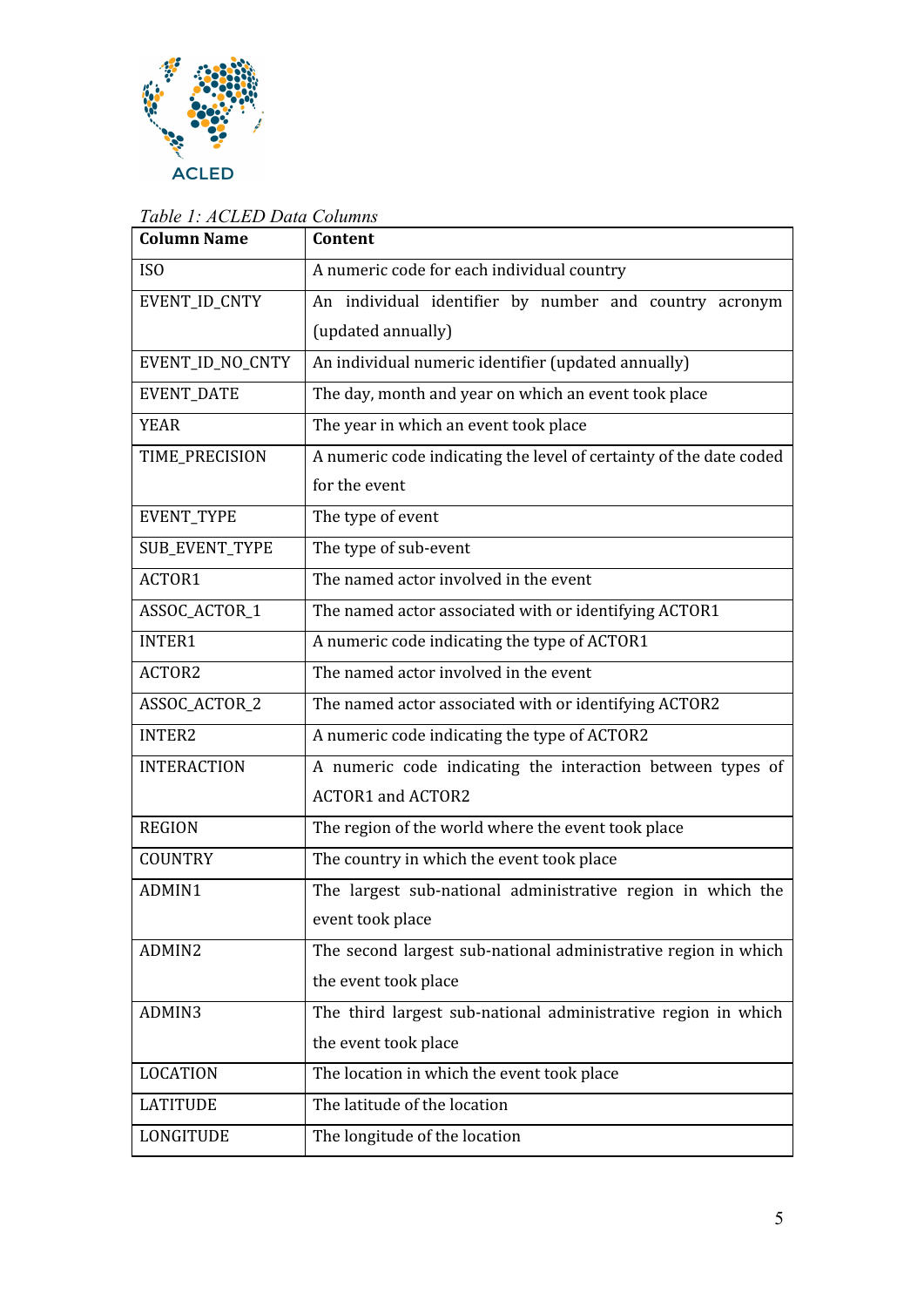

<span id="page-5-0"></span>

| <b>GEO_PRECISION</b> | A numeric code indicating the level of certainty of the location   |  |
|----------------------|--------------------------------------------------------------------|--|
|                      | coded for the event                                                |  |
| <b>SOURCE</b>        | The source of the event report                                     |  |
| <b>SOURCE SCALE</b>  | The scale (local, regional, national, international) of the source |  |
| <b>NOTES</b>         | A short description of the event                                   |  |
| <b>FATALITIES</b>    | The number of reported fatalities which occurred during the        |  |
|                      | event                                                              |  |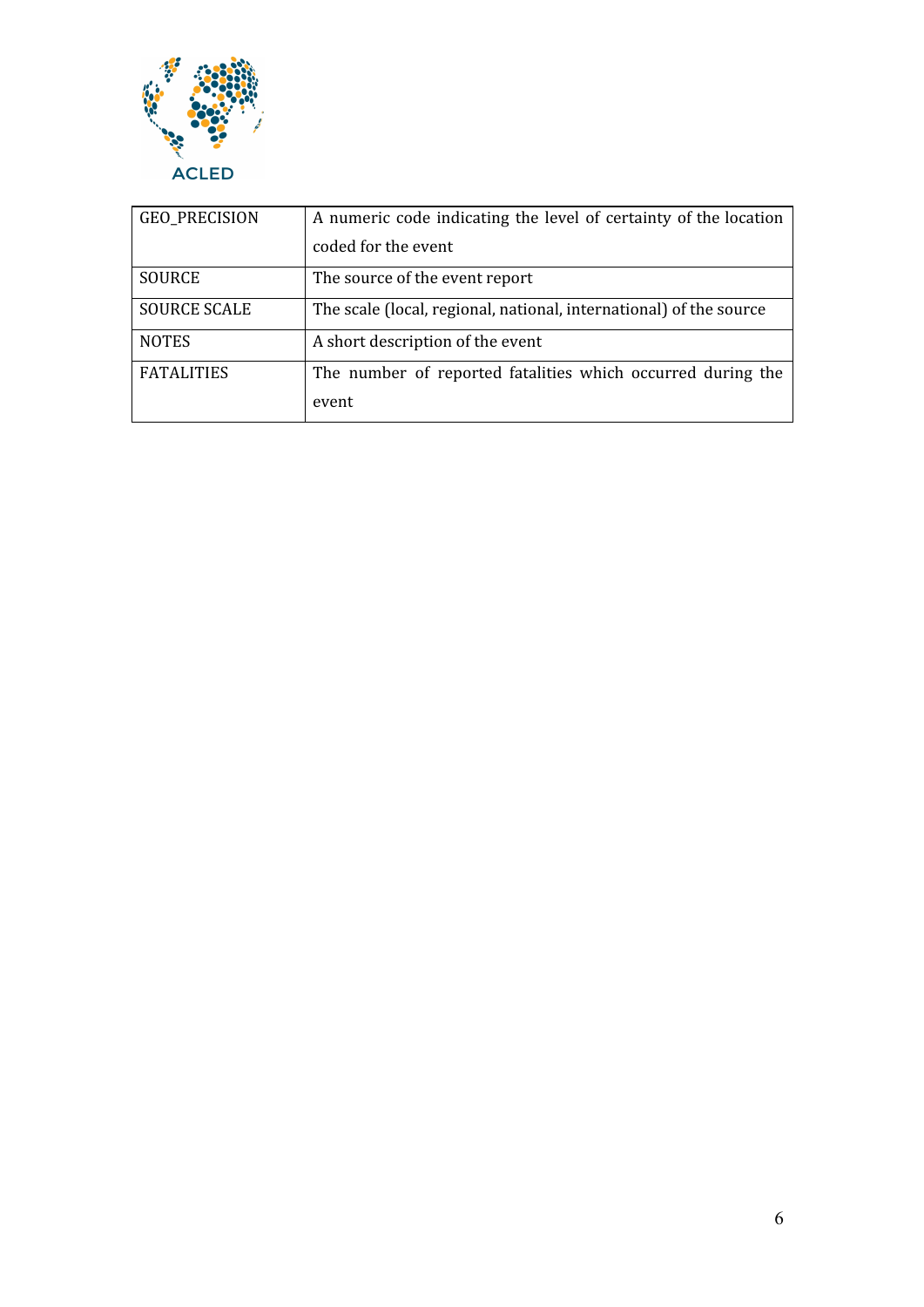

# **Definitions of ACLED Event and Sub-Event Types**

ACLED collects and codes reported information on political violence, demonstrations (rioting and protesting) and select non-violent, politically important events. It aims to capture the modes, frequency and intensity of political violence and opposition as it occurs.

Political violence is defined as the use of force by a group with a political purpose or motivation. ACLED records political violence through its constituent events, the intent of which is to produce a comprehensive overview of all forms of political disorder, expressed through violence and demonstrations, within and across states. A politically violent event is a single altercation where often force is used by one or more groups toward a political end, although some non-violent instances – including protests and strategic developments – are included in the dataset to capture the potential pre-cursors or critical junctures of a violent conflict.

The fundamental unit of observation in ACLED is the *event*. Events involve designated actors  $-$  e.g. a named rebel group, a militia or state forces.<sup>1</sup> They occur at a specific named location (identified by name and geographic coordinates) and on a specific day. Researchers work to ensure that the most specific location and time possible are recorded. ACLED currently codes for six types of events and twenty-five types of sub-events, both violent and non-violent, that may occur during a period of political violence and disorder. Table 2 displays ACLED's event and sub-event types.

 $1$  With the sole exception of 'unidentified armed groups' and generic categories including rioters, protesters, and civilians.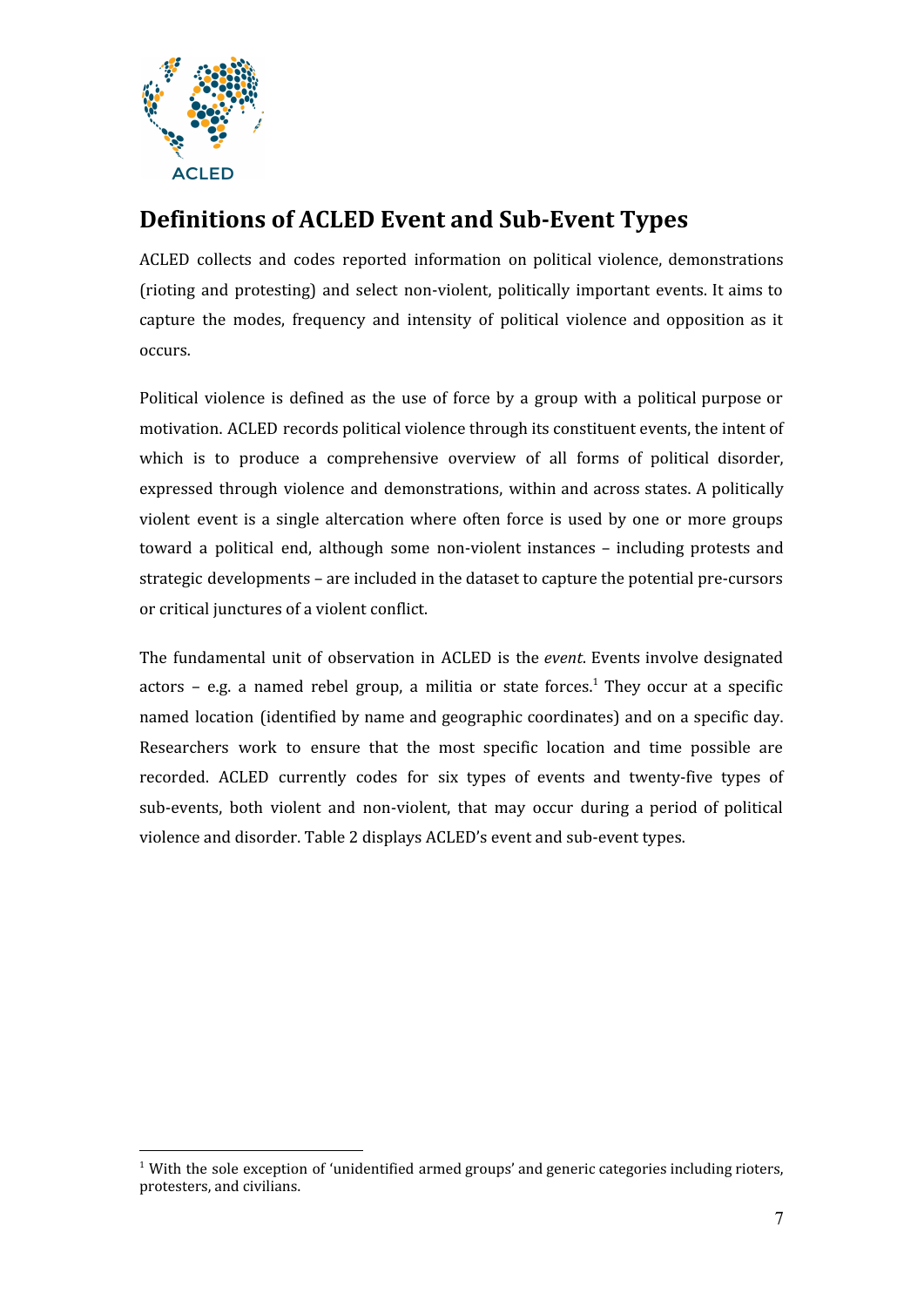

*Table 2: ACLED Event Types*

| General                              | <b>Event Type</b>                    | <b>Sub-Event Type</b>              |
|--------------------------------------|--------------------------------------|------------------------------------|
|                                      | <b>Battles</b>                       | <b>Armed clash</b>                 |
|                                      |                                      | Government regains territory       |
|                                      |                                      | Non-state actor overtakes          |
|                                      |                                      | territory                          |
|                                      | <b>Explosions/Remote</b><br>violence | Chemical weapon                    |
| <b>Violent events</b>                |                                      | Air/drone strike                   |
|                                      |                                      | Suicide bomb                       |
|                                      |                                      | Shelling/artillery/missile attack  |
|                                      |                                      | Remote explosive/landmine/IED      |
|                                      |                                      | Grenade                            |
|                                      | Violence against civilians           | Sexual violence                    |
|                                      |                                      | <b>Attack</b>                      |
|                                      |                                      | Abduction/forced disappearance     |
| <b>Demonstrations</b>                | <b>Protests</b>                      | Peaceful protest                   |
|                                      |                                      | Protest with intervention          |
|                                      |                                      | Excessive force against protesters |
|                                      | <b>Riots</b>                         | <b>Violent demonstration</b>       |
|                                      |                                      | Mob violence                       |
| <b>Non-violent</b><br><b>actions</b> | <b>Strategic developments</b>        | Agreement                          |
|                                      |                                      | Arrests                            |
|                                      |                                      | Change to group/activity           |
|                                      |                                      | Disrupted weapons use              |
|                                      |                                      | Headquarters or base established   |
|                                      |                                      | Looting/property destruction       |
|                                      |                                      | Non-violent transfer of territory  |
|                                      |                                      | <b>Other</b>                       |

#### <span id="page-7-0"></span>*Violent Events*

#### <span id="page-7-1"></span>**Battles**

ACLED defines a battle as "a violent interaction between two politically organized armed groups at a particular time and location." Battles can occur between armed and organised state, non-state, and external groups, and in any combination therein. *There is no fatality minimum necessary for inclusion.*

Although the term "battle" may be used here to describe various kinds of encounters between parties – e.g. "the ceasefire is broken" – battles must be violent events involving at least two armed and organized actors. One-sided interactions – e.g. reports of shots fired into the air without a target – are categorized as 'Strategic developments' (see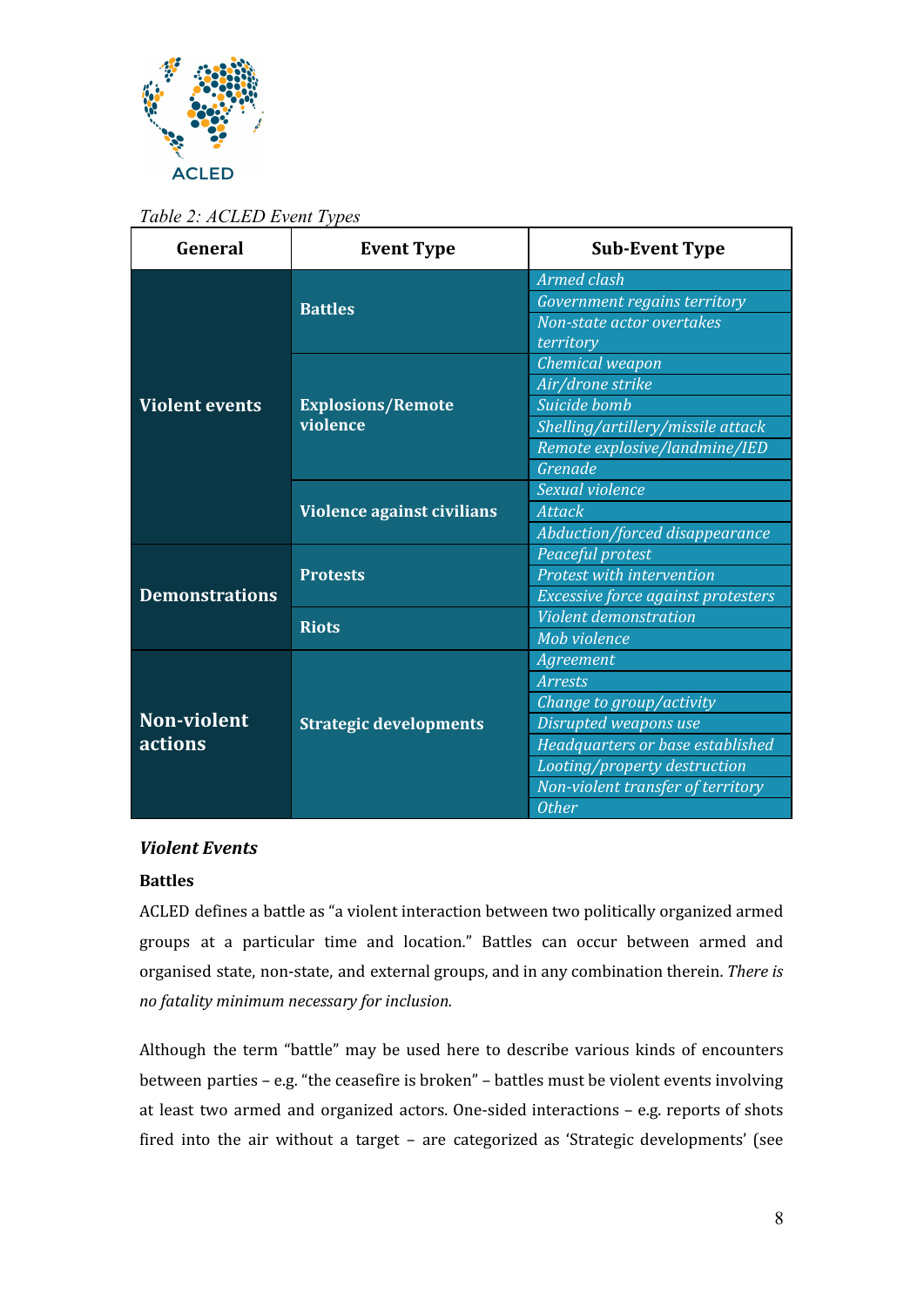

below). Violence against unarmed civilians is categorized as 'Violence against civilians',<sup>2</sup> although civilians can also be harmed as "collateral damage" in 'Battles' or 'Explosions/Remote violence' events. When harmed in the event of a battle or explosions, a separate civilian-specific event is not recorded, but the fatalities, if any, are aggregated in the "Fatalities" column.

The specific elements of that definition therefore are as follows:

- (1) A violent interaction is the exchange of armed force, or the use of armed force at close distance, between armed groups capable of inflicting harm upon the opposing side.
- (2) Organized armed groups are collective actors assumed to be operating cohesively around an agenda, identity, or political purpose, using weapons to inflict harm. These groups frequently have a designated name and stated agenda.

The following sub-event types are associated with the 'Battles' event type and are designated according to the outcome of the battle event: 'Armed clash', 'Government regains territory', and 'Non-state actor overtakes territory'.

#### <span id="page-8-0"></span>*Armed clash*

If armed, organized groups engage in a battle, and no reports indicate a change in territorial control, the correct sub-event type is an 'Armed clash'.

#### <span id="page-8-1"></span>*Non-state actor overtakes territory*

When a non-state actor wins control and/or subdues government forces, and/or has won territory in which they can now act with impunity and are regarded as having a monopoly of force within that territory, 'Non-state actor overtakes territory' is the correct sub-event type. Short-lived territorial exchanges that do not last for more than one day are coded as 'Armed clash'.

In cases where government and non-state forces fight many times in a location before a non-state group gains control, only the final territorial acquisition is coded as 'Non-state actor overtakes territory'. All other battles in that location are coded as 'Armed clash'.

<sup>&</sup>lt;sup>2</sup> Contrary to previous versions of ACLED, violence targeting peaceful protesters is coded under the new 'Protests' event type, with 'Excessive force against protesters' as the sub-event type.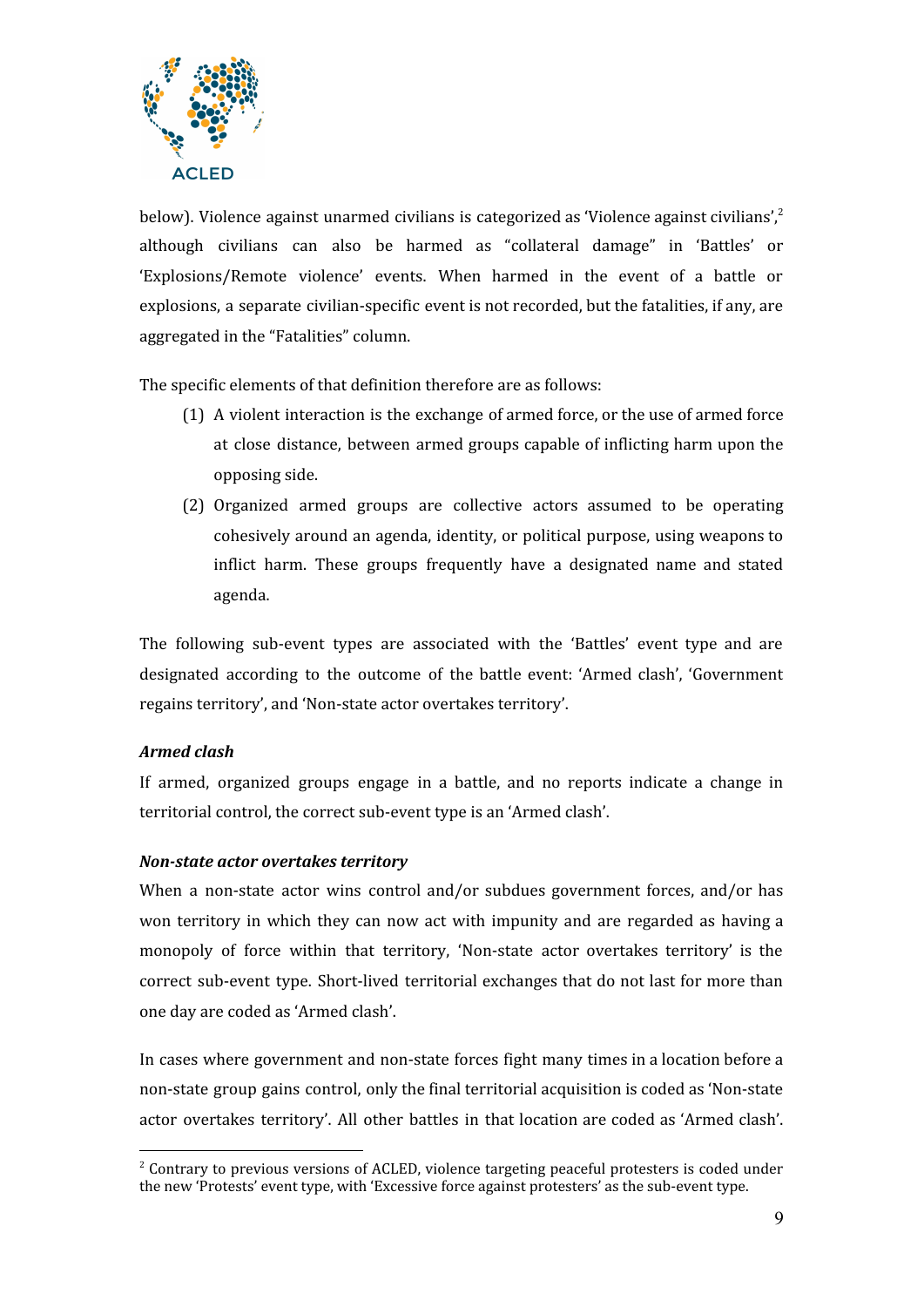

This sub-event can also be used to note the transfer of control from one non-state group to another by violence.

#### <span id="page-9-0"></span>*Government regains territory*

This sub-event type is used to describe cases where government forces or their affiliates fighting against competing state forces or against a non-state group regain control of a location. This code is only used for re-establishment of government control and not for dual non-state violence. Short-lived territorial exchanges that do not last for more than one day are coded as 'Armed clash'.

#### <span id="page-9-1"></span>**Explosions/Remote violence**

ACLED defines 'Explosions/Remote violence' as "one-sided violent events in which the tool for engaging in conflict creates asymmetry by taking away the ability of the target to respond". The tools used in instances of 'Explosions/Remote violence' are explosive devices, including, but not limited to, bombs, grenades, improvised explosive devices (IEDs), artillery fire or shelling, missile attacks, heavy machine gun fire, air or drone strikes, or chemical weapons. Suicide attacks implicating the use of bombs also fall under this category. When any instance of 'Explosion/Remote violence' is reported in the context of an ongoing battle, they are merged and coded as a single battle event. 'Explosions/Remote violence' can be waged on both armed agents or on civilians. *When accounting for all attacks on civilians, explosions/remote violence with civilian targets should be included.*

The following sub-event types are associated with the 'Explosions/Remote violence' event type: 'Chemical weapon', 'Air/drone strike', 'Suicide bomb', 'Shelling/artillery/missile attack', 'Remote explosive/landmine/IED', and 'Grenade'.

#### <span id="page-9-2"></span>*Chemical weapon*

This sub-event type is coded whenever chemical weapons are used in warfare in the absence of any other engagement. ACLED considers chemical weapons all substances listed in the Schedule 1 of the Chemical Weapons [Convention](https://web.archive.org/web/20130513015829/http:/www.opcw.org/chemical-weapons-convention/annex-on-chemicals/b-schedules-of-chemicals/schedule-1/), including sarin gas, mustard gas, chlorine gas, and anthrax. Napalm, white phosphorous, as well as tear gas and other non-lethal crowd control substances, are not considered to be chemical weapons within this sub-event type.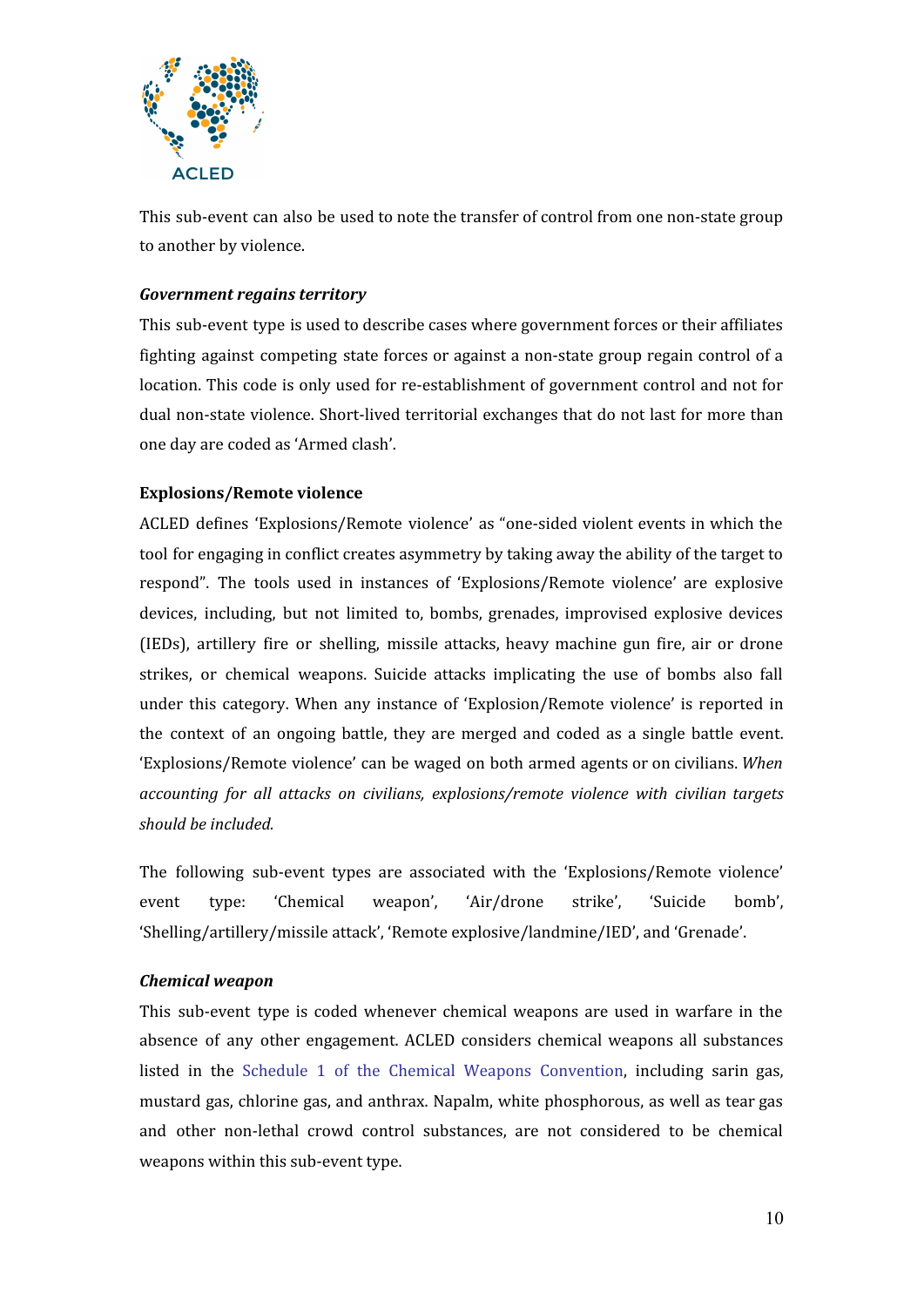

#### <span id="page-10-0"></span>*Air/drone strike*

This sub-event type is coded whenever air or drone strikes have occurred in the absence of any other engagement. Please note that any air-to-ground attacks fall under this sub-event type, including attacks by helicopters that do not involve any exchange of fire with forces on the ground.

#### <span id="page-10-1"></span>*Suicide bomb*

This sub-event type is coded whenever a suicide bombing occurs in the absence of any other engagement (other engagement could include gun fire against other armed groups or civilians). It also includes suicide vehicle-borne improvised explosive device (SVBIED) attacks.

#### *Shelling/artillery/missile attack*

This sub-event type is coded whenever a long-range artillery or missile system is used in the absence of any other engagement. It also includes attacks described as shelling, the use of artillery either stand-alone or tank based, mortars, or guided missiles. Planes shot down by rockets or artillery fall under this sub-event type; unmanned drones shot down, however, given no human targets, are coded as an interception under 'Disrupted weapons use' (see below). Similarly, while planes shot down using rockets or artillery fall under this sub-event type, an interception of a strike itself (such as by the Iron Dome of Israel) are coded as 'Disrupted weapons use' as well given no human targeting. Rocket-propelled grenades (RPGs) are coded under the 'Shelling/artillery/missile attack' sub-event type as opposed to 'Grenade' given their similarities to artillery.

#### <span id="page-10-2"></span>*Remote explosive/landmine/IED*

This sub-event type is coded whenever remotely- or victim-activated devices are detonated in the absence of any other engagement. Examples include landmines, improvised explosive devices (IEDs) whether alone or attached to a vehicle, or any other sort of remotely detonated or triggered explosive. Unexploded ordinances (UXO) also fall under this category.

Suicide vehicle-borne improvised explosive devices (SVBIED) are coded as 'Suicide bomb' (see above), while the safe defusal of an explosive or its accidental detonation by the actor who planted it (with no other casualties reported) are coded under 'Disrupted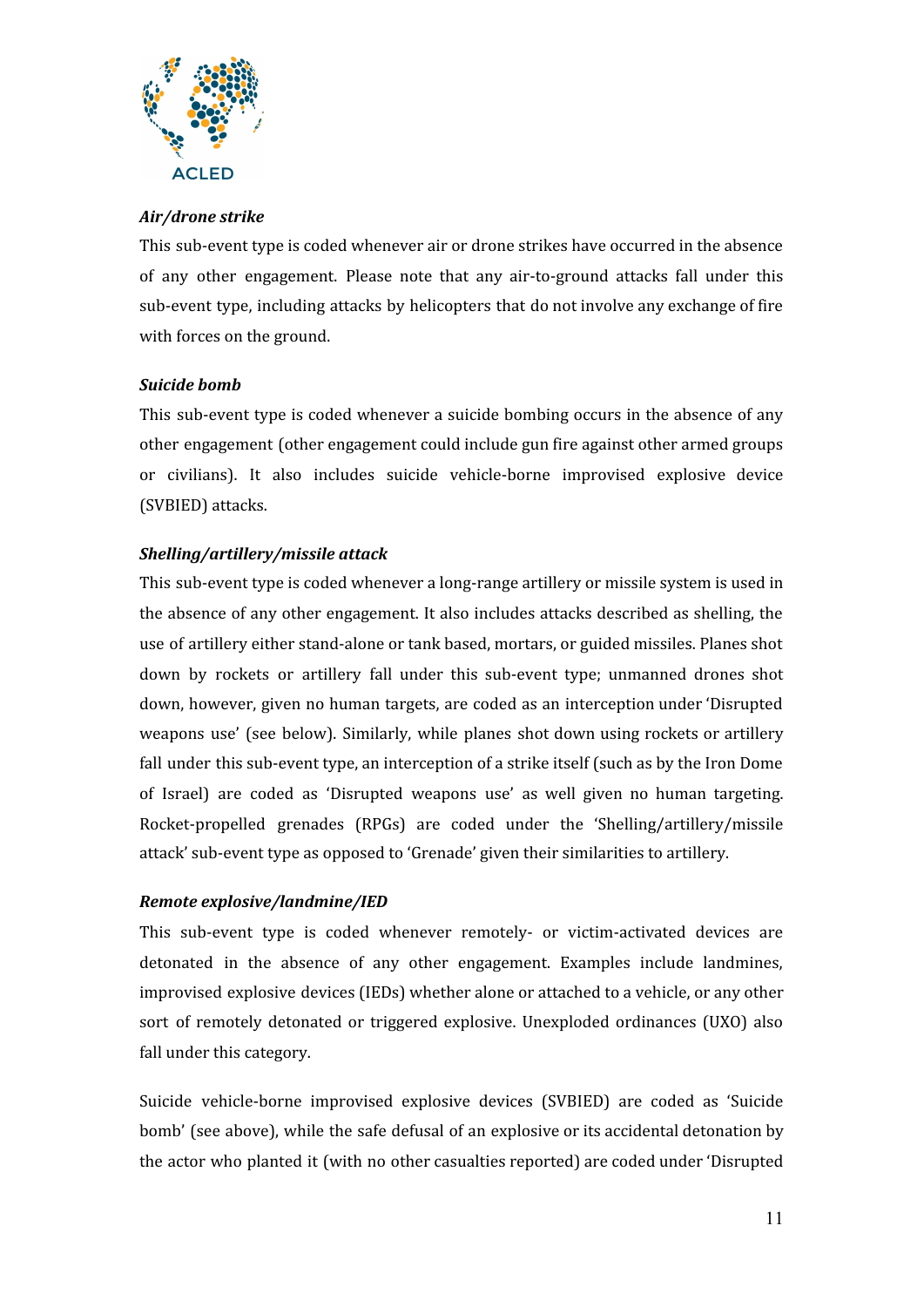

weapons use' (see below).

#### <span id="page-11-0"></span>*Grenade*

This sub-event type is used when a grenade or another explosive is thrown in the absence of any other engagement. Events involving "crude bombs" (such as Molotov cocktails, firecrackers, cherry bombs, petrol bombs, etc.) as well as 'stun grenades' are not coded in this category but are included under either 'Riots' or 'Strategic developments' depending on the context where they occurred.

#### <span id="page-11-1"></span>**Violence against civilians**

ACLED defines 'Violence against civilians' as violent events where an organised armed group deliberately inflicts violence upon unarmed non-combatants. By definition, civilians are unarmed and cannot engage in political violence. The perpetrators of such acts include state forces and their affiliates, rebels, militias, and external/other forces.

In cases where the identity and actions of the victims are in question (e.g. the target may be employed as a police officer), ACLED determines that if a person is harmed or killed while unarmed and unable to either act defensively or counter-attack, this is an act of 'Violence against civilians'. There is no minimum number of civilian fatalities needed to qualify as an ACLED event.

'Violence against civilians' includes attempts at inflicting harm (e.g. beating, shooting, torture, rape, mutilation, etc.) or forcibly disappearing (e.g. kidnapping and disappearances) civilian actors.

The following sub-event types are associated with the 'Violence against civilians' event type: 'Sexual violence', 'Attack', and 'Abduction/forced disappearance'.

#### <span id="page-11-2"></span>*Sexual violence*

This sub-event type is used when any individual (regardless of gender) is targeted with sexual violence. 'Sexual violence' is defined largely as any action that inflicts harm of a sexual nature. This means that it is not limited to solely penetrative rape, but would also include actions like public stripping, sexual torture of men, etc.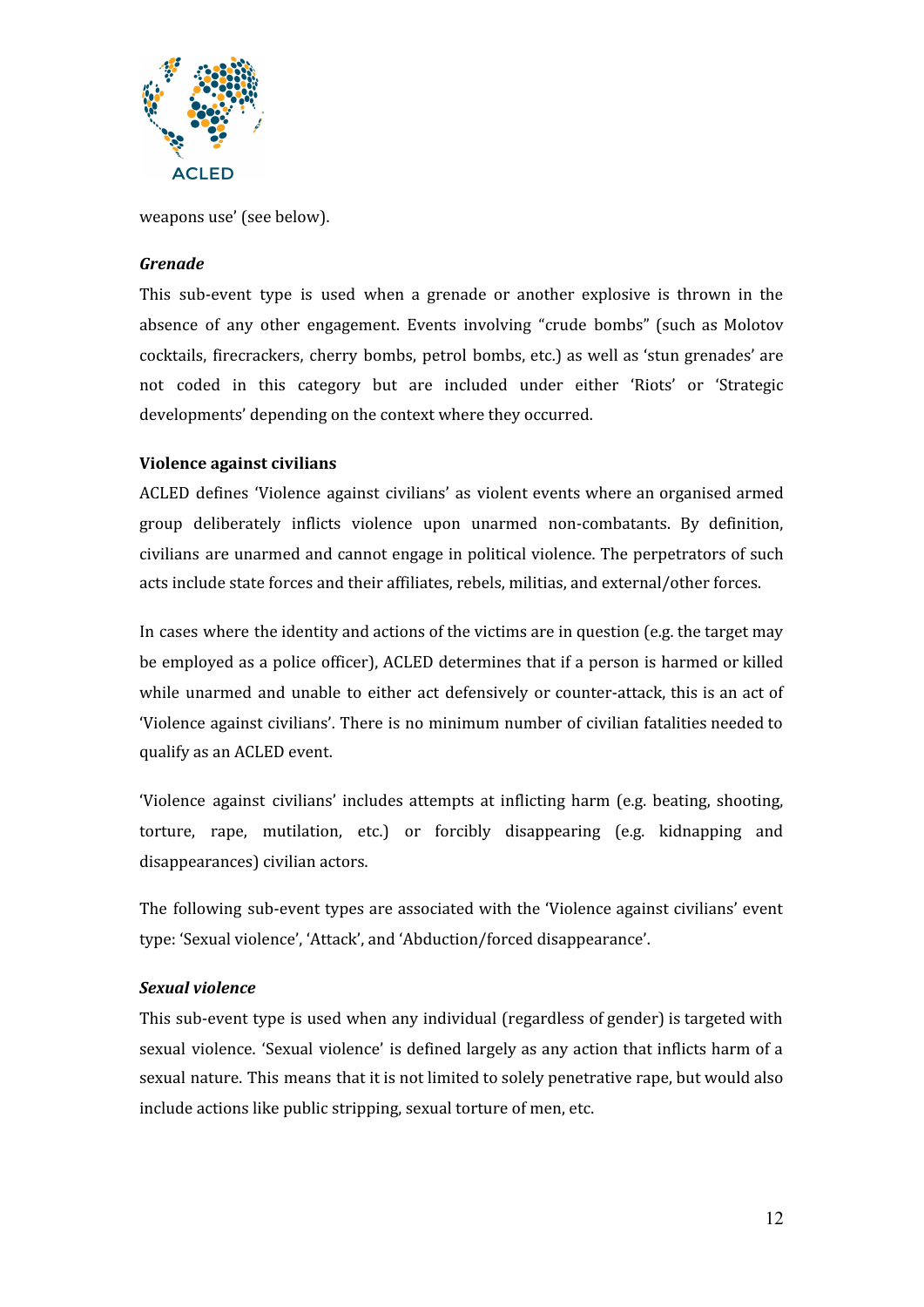

#### <span id="page-12-0"></span>*Attack*

This sub-event type is used when civilians are targeted with any violence by an organised armed actor. Attacks of sexual nature are coded as 'Sexual violence'.

#### <span id="page-12-1"></span>*Abduction/forced disappearance*

This sub-event type is used when an actor engages in the abduction or forced disappearance of civilians, without reports of further violence. If fatalities or serious injuries are reported as a consequence of the forced disappearance, the event is coded as 'Attack' instead.

Note that this sub-event type does not cover state-sanctioned arrests, unless they are reported to have been conducted extra-judicially. By contrast, non-state groups can never engage in arrests, and their activity engaging in "arresting" is typically coded using this sub-event type.<sup>3</sup>

#### <span id="page-12-2"></span>*Demonstration Events*

#### <span id="page-12-3"></span>**Protests**

A protest is defined as a public demonstration in which the participants do not engage in violence, though violence may be used against them. Events include individuals and groups who peacefully demonstrate against a political entity, government institution, policy, group, tradition, businesses or other private institutions. Events that are not coded as protests are symbolic public acts such as displays of flags or public prayers (unless they are accompanied by a demonstration), protests in legislatures such as parliamentary walkouts or MPs staying silent, strikes (unless they are accompanied by a demonstration), and individual acts such as self-harm actions (e.g. individual immolations or hunger strikes).

Protesters are noted by generic terms (e.g. 'Protesters (Country)'); if representing a group, the name of that group is recorded in the respective associated actor column.

The following sub-event types are associated with the 'Protests' event type: 'Peaceful protest', 'Protest with intervention', and 'Excessive force against protesters'.

<sup>&</sup>lt;sup>3</sup> In rare cases where non-state groups are able to maintain some level of judicial/penal system, they would also be able to engage in 'Arrests', and these actions would not be coded as 'Abduction/forced disappearance' and would instead be coded under the 'Arrests' sub-event type.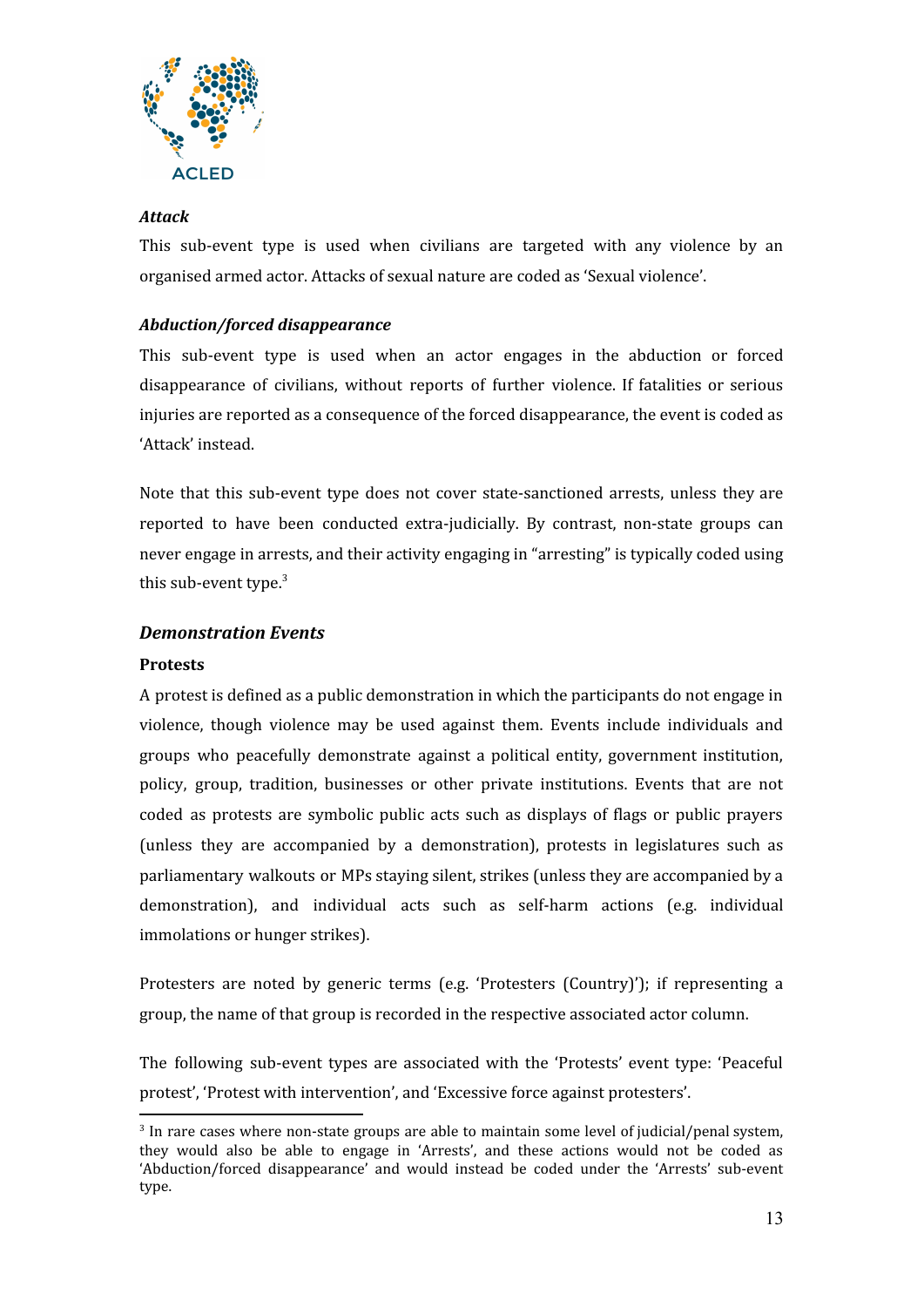

#### <span id="page-13-0"></span>*Peaceful protest*

This sub-event type is used when demonstrators are engaged in a protest while not engaging in violence or other forms of rioting behaviour and are not faced with any sort of force or engagement. Interaction terms here include: 60, 66, or 67.

#### <span id="page-13-1"></span>*Protest with intervention*

This sub-event type should be used when individuals are engaged in a peaceful protest during which there is an attempt to disperse or suppress the protest without serious/lethal injuries being reported or the targeting of protesters with lethal weapons. Additionally, this sub-event type should cover any instance where armed groups or rioters interact with peaceful protesters without resulting in serious/lethal injuries. Interaction terms here include: 16, 26, 36, 46, 56, 68.

#### <span id="page-13-2"></span>*Excessive force against protesters*

This sub-event type should be used when individuals are engaged in a peaceful protest and are targeted with violence by an actor leading to (or if it could lead to) serious/lethal injuries. Interaction terms here include: 16, 26, 36, 46, 56, 68.

#### <span id="page-13-3"></span>**Riots**

'Riots' are violent events where demonstrators or mobs engage in disruptive acts, including but not limited to rock throwing, property destruction, etc. They may target other individuals, property, businesses, other rioting groups or armed actors. Rioters are noted by generic terms (e.g. 'Rioters (Country)'); if representing a group, the name of that group is recorded in the respective 'Associated actor' column. Rioters may begin as peaceful protesters, or may be intent on engaging in spontaneous and disorganized violence from the beginning of their actions. Contrary to armed groups, rioters do not use sophisticated weapons such as guns, knives or swords. "Crude bombs" (e.g. Molotov cocktails, petrol bombs, firecrackers) may be used in rioting behaviour.

The following sub-event types are associated with the 'Riots' event type: 'Violent demonstration' and 'Mob violence'.

#### <span id="page-13-4"></span>*Violent demonstration*

This sub-event type is used when a group of individuals engages in a demonstration involving violence. Examples of rioting behaviour include vandalism; road-blocking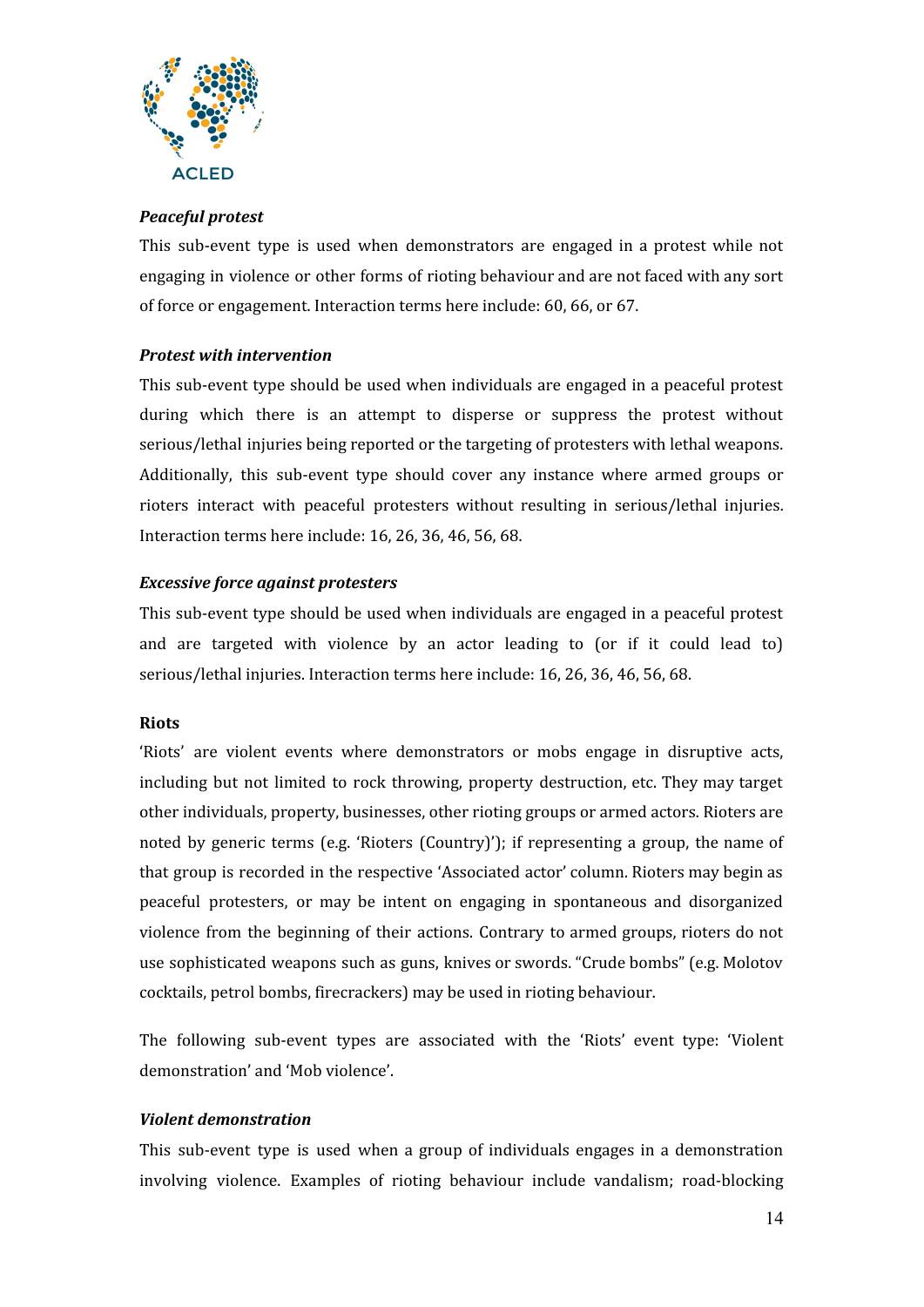

using barricades, burning tires, or other material; other types of violent and/or destructive behaviour are also included here.

#### <span id="page-14-0"></span>*Mob violence*

This sub-event type is used when rioters violently interact with other rioters, another armed group or civilians, outside of demonstrations and without the use of lethal weapons like guns, knives, swords, etc. A mob is defined as "a large crowd of people, especially one that is disorderly and intent on causing trouble or violence." Note that this type of violence can also include (unarmed or crudely armed) vigilante mobs clashing with other armed groups or attacking civilians. Vigilante groups that are more than crudely armed are not considered to be spontaneous mobs and rather are assumed to be organized and would hence not be included here.

#### <span id="page-14-1"></span>*Non-Violent Actions*

#### <span id="page-14-2"></span>**Strategic developments**

This event type captures contextually important information regarding the activities of violent groups that is not itself recorded as political violence, yet may trigger future events or contribute to political dynamics within and across states. The inclusion of such events is limited, as its purpose is to capture pivotal events within campaigns of political violence. They typically include a disparate range of events, such as recruitment drives, looting, incursions, as well as the location and date of peace talks and the arrests of high-ranking officials or large groups. While it is rare for fatalities to be reported as a result of such events, they can occur in certain cases – e.g. the suspicious death of a high-ranking official, accidental detonation of a bomb resulting in the bomber being killed, etc.

The following sub-event types are associated with the 'Strategic developments' event type: 'Agreement', 'Arrests', 'Change to group/activity', 'Disrupted weapons use', 'Headquarters or base established', 'Looting/property destruction', 'Non-violent transfer of territory', and 'Other'.

#### <span id="page-14-3"></span>*Agreement*

This sub-event type is used to record any sort of agreement between different actors (such as governments and rebel groups). Examples include peace agreements/talks,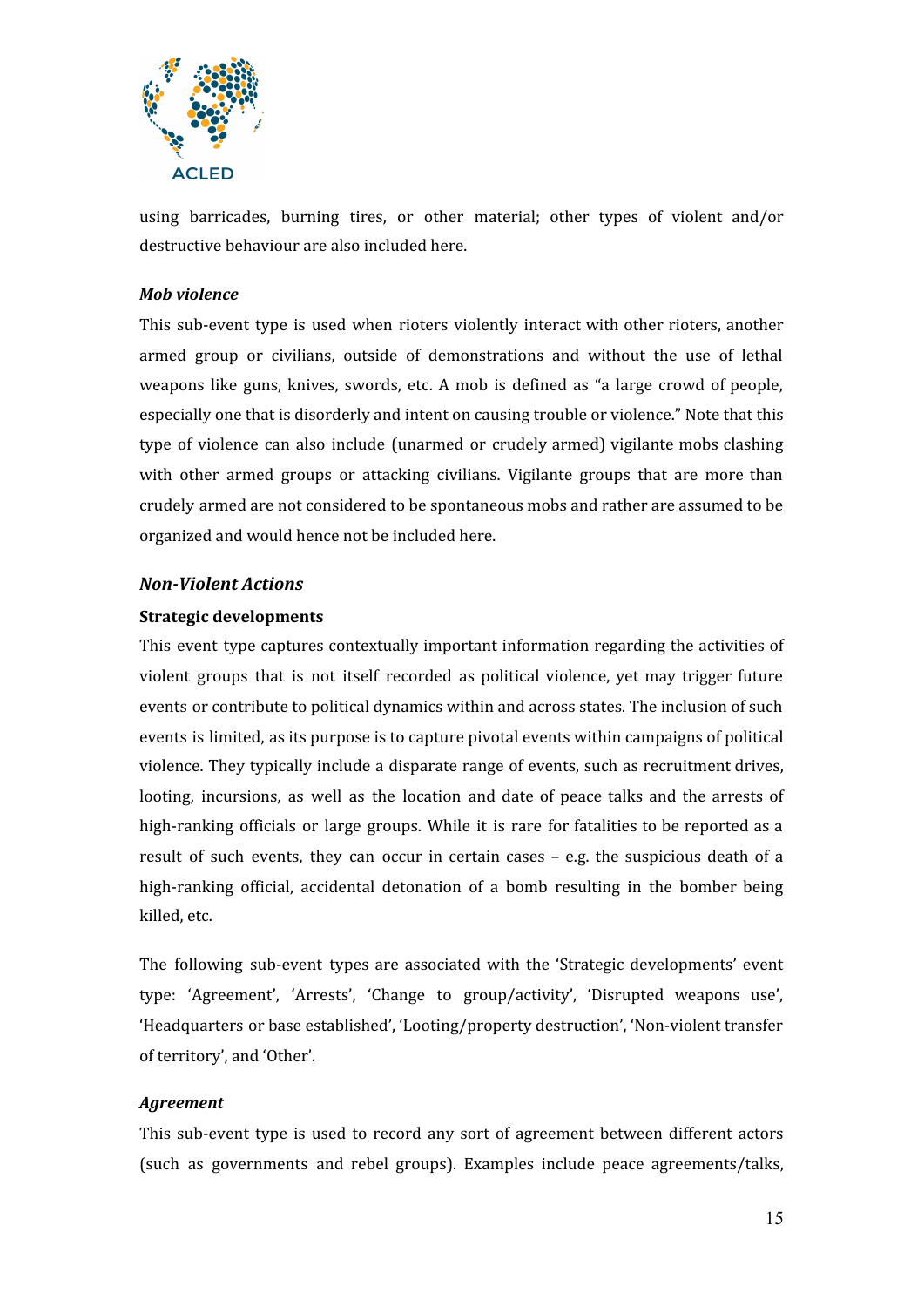

ceasefires, evacuation deals, prisoner exchanges, negotiated territorial transfers, prisoner releases, surrenders, repatriations, etc.

#### <span id="page-15-0"></span>*Arrests*

This sub-event type is used whenever state forces or other actors exercising de facto control over a territory either detain a particularly significant individual or engage in mass arrests.

#### <span id="page-15-1"></span>*Change to group/activity*

This sub-event type is used to code significant changes in the activity or structure of armed groups. It can cover anything from the creation of a new rebel group or a paramilitary wing of the security forces, "voluntary" recruitment drives, movement of forces or any other non-violent security measures enacted by armed actors. This sub-event type can also be used if an armed group is absorbed into a different (existing) armed group or to track large-scale defections.

#### <span id="page-15-2"></span>*Disrupted weapons use*

This sub-event type is used to capture all instances in which an event of 'Explosions/Remote violence' is prevented from occurring, or whenever armed actors seize significant caches of weapons. It includes the safe defusal of an explosive, the accidental detonation of explosives by the alleged responsible of planting it, the interception of explosives in the air, as well as the seizure of weapons or weapon platforms such as jets, helicopters, tanks, etc. Note that in cases where a group other than the one who planted an explosive is attempting to render an explosive harmless and it goes off, this is coded under the event type 'Explosions/Remote violence', as the explosive has harmed someone other than the group that planted it.

#### <span id="page-15-3"></span>*Headquarters or base established*

This sub-event type is used when a violent group establishes a permanent or semi-permanent base or headquarters. There are few, if any, cases where opposition groups other than rebels can also establish a headquarters or base (e.g. AMISOM forces in Somalia).

#### *Looting/property destruction*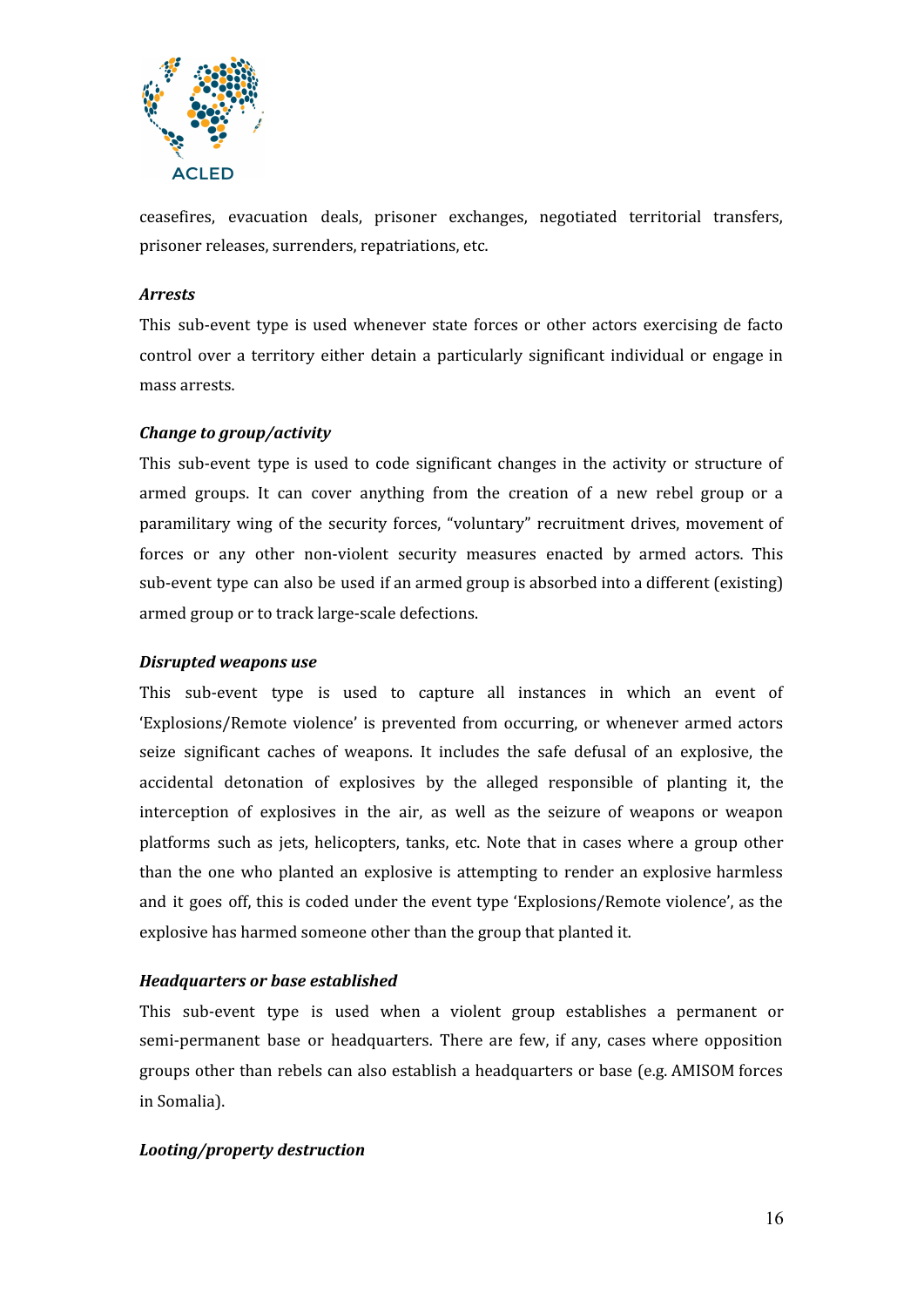

This sub-event type is used when organised armed groups engage in looting or seizing goods or property other than weapons or weapon systems (in which case the sub-event type 'Disrupted weapons use' should be used). This can occur during raiding or after the capture of villages or other populated places by armed groups that occur without reported violence.

#### <span id="page-16-0"></span>**Non-violent transfer of territory**

This sub-event type is used in situations in which rebels, governments, or affiliates of both acquire control of a location without engaging in a violent interaction with another group. Rebels establishing control of a location without any resistance is an example of this event.

#### <span id="page-16-1"></span>*Other*

This sub-event type is used to cover any significant development that does not fall into any of the other 'Strategic developments' sub-event types. Examples include the occurrence of a coup, the displacement of civilian population as a result of fighting, or the discovery of mass graves.

#### <span id="page-16-2"></span>*Important Notes Regarding Event Type Codes*

One or more events can occur in the same location on the same day. If two events between the same actors in the same location are reported, they are typically noted as a single aggregate event. For example:

- (1) a rebel group fights with government forces in a town and wins control. Rebel artillery strikes are reported throughout the day. In this case, only a single battle event between the rebels and the government forces is recorded;
- (2) on the same day, demonstrators stage peaceful protests and also engage in clashes with the security forces. In this case, a single riot event is recorded.

ACLED researchers do not 'double count' events. For example, if civilians are killed in the context of a battle, then their reported fatalities will be added to the total number of fatalities reported for the event and this will be noted in the 'NOTES' section, but it will not constitute a separate event. In battle events, civilians are never coded as associate actors as both parties are assumed to engage in violence.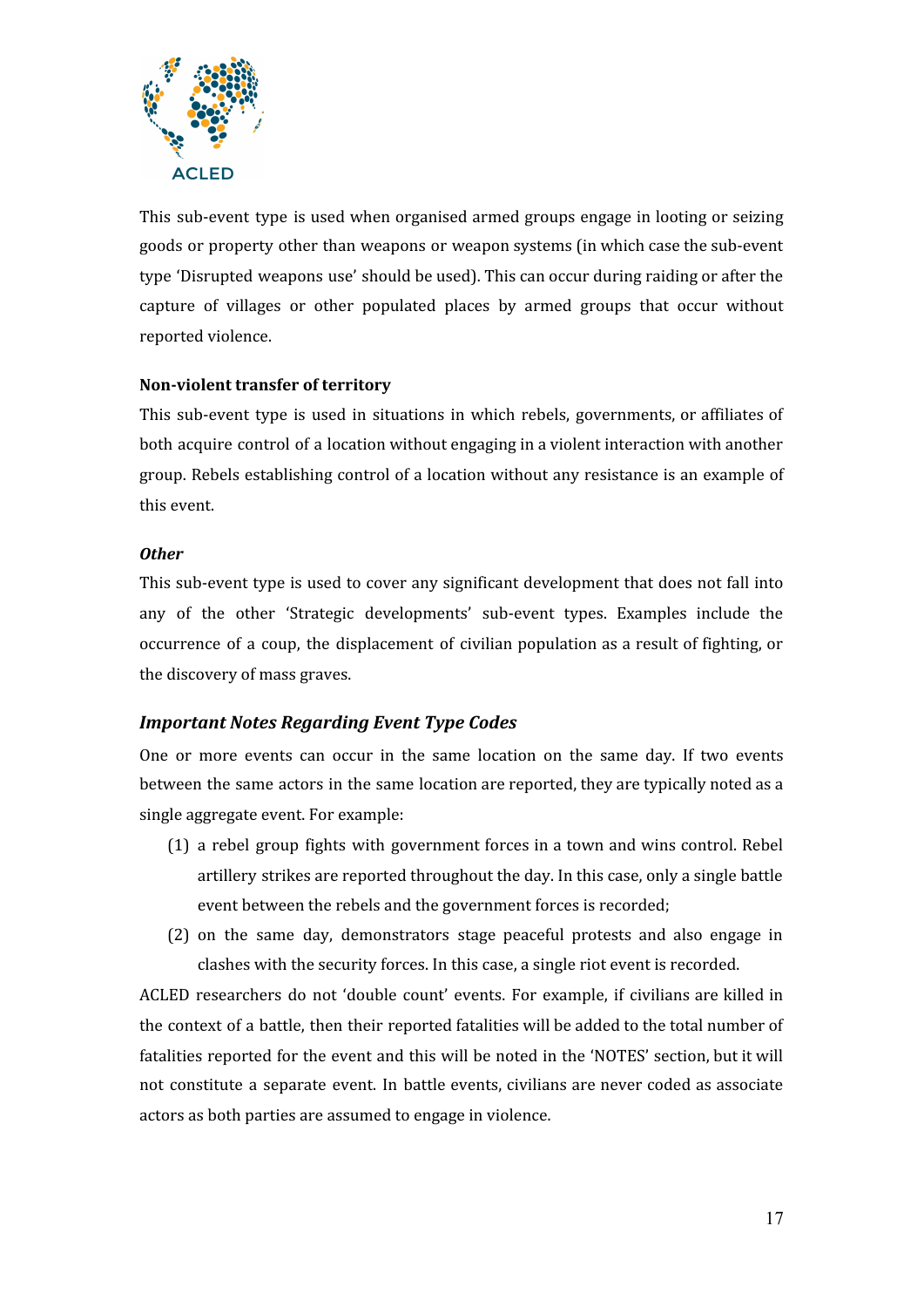

Further, if an attack – such as an air strike - is meant to target militants, but does also hurt civilians, civilians are coded as associate actors, and again the fatalities, if mentioned, are aggregated together. In cases where a bombing occurs with a vague and unspecified military target (e.g. a bombing occurs in a city that has some militants in it, rather than an area controlled and actively used by militants), but civilians are the main group affected, they will be coded in the 'ACTOR 2' column. Militants may appear in the 'ASSOC\_ACTOR\_1' and 'ASSOC\_ACTOR\_2' columns.

However, if another event type involving different actors occurs, it is coded separately. Hence, it is possible to have multiple events--involving distinct actors--occur in the same location on the same day. For example, if armed violence purposely targets civilians and is separately reported on the same day and location of a battle, two events are coded to accurately capture the battle and the distinct civilian attack.

In most cases, an event requires two actors, noted in columns 'ACTOR1' and 'ACTOR2'. However, event types 'Explosions/Remote violence', 'Riots', 'Protests', and 'Strategic developments' can include one-sided events. If more than two actors are reported, only the most important engagement is coded, and the additional groups may be coded as associated actor depending on the context (for example, police forces intervening to disperse rioters). *The order of actors has no meaning in the ACLED system*, barring cases of 'Violence against civilians', in which the victim is always coded as Actor2.

<span id="page-17-0"></span>Coding detail: The event and sub-event types as noted above will appear in 'EVENT\_TYPE' and 'SUB\_EVENT\_TYPE' columns for each event.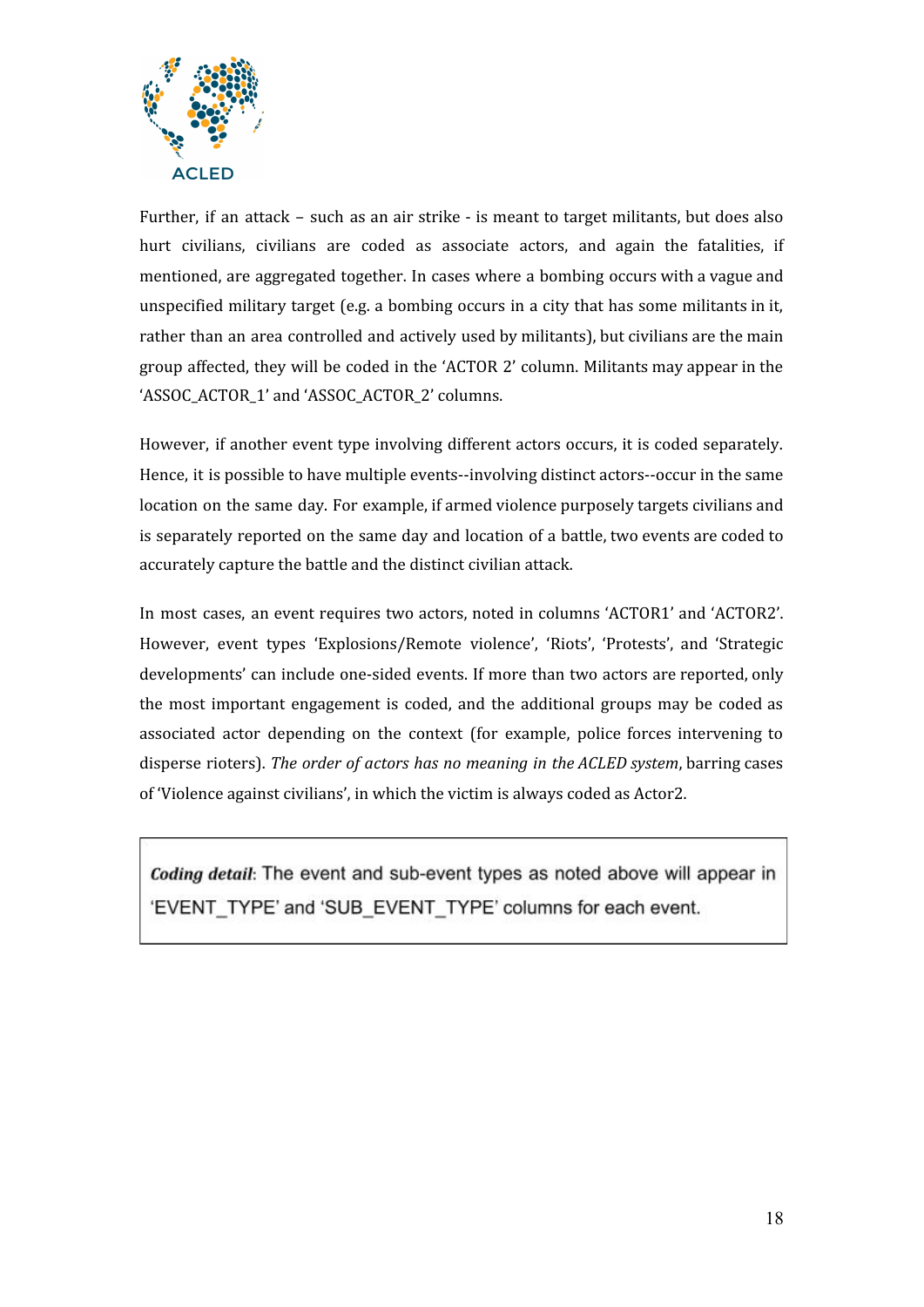

## **ACLED Actors**

ACLED recognizes a range of actors including state forces, rebels, militias, identity groups, demonstrators, civilians, and external and other forces.

In ACLED, politically violent actors include government forces and its affiliates, rebel groups, militias, external or private forces (e.g. UN missions) and other political groups who interact over issues of political authority (e.g. territorial control, government control, access to resources, etc.). All organised actors have an official name<sup>4</sup> and a political purpose, and use violence for political means. For inclusion as agents of political violence, organizations must be cohesive and not assembled for single events, with the exception of riots and protests. Further, the events of organizations must be connected to each other as a means to achieve a larger political purpose. This necessary and sufficient definition of actors allows for the establishment of campaigns and trajectories of movements. Protesters, rioters and civilians are actors whose inclusion deviates from the organization and armed group rules. Rioters and protesters involve spontaneous, atomic acts of organization that may, or may not, continue beyond a discrete event. Civilians are those who do not actively choose to be involved in an event.

The name of each actor is noted in the 'ACTOR1' and 'ACTOR2' columns of the dataset. The group *type* is recorded in the 'INTER1' and 'INTER2' columns, while their dual engagement is noted in the 'INTERACTION' column.

The 'ASSOC\_ACTOR\_1' and 'ASSOC\_ACTOR\_2' columns record the associated groups for specific events as well as the identity of specific actors. In the former case, an associated group may be allies in actions, like two armed organized groups that are engaging in attacks against a common enemy. In the latter case, the 'ASSOC\_ACTOR\_1' and 'ASSOC\_ACTOR\_2' columns may record additional information concerning the victims of an attack or the socio-political affiliation of demonstrators or ethno-religious identity of a civilian victim. An 'Explosions/Remote violence' event that is intended for an armed, organized group, but also affects civilians, will have both groups noted – the primary

<sup>4</sup> Barring the "unidentified" category.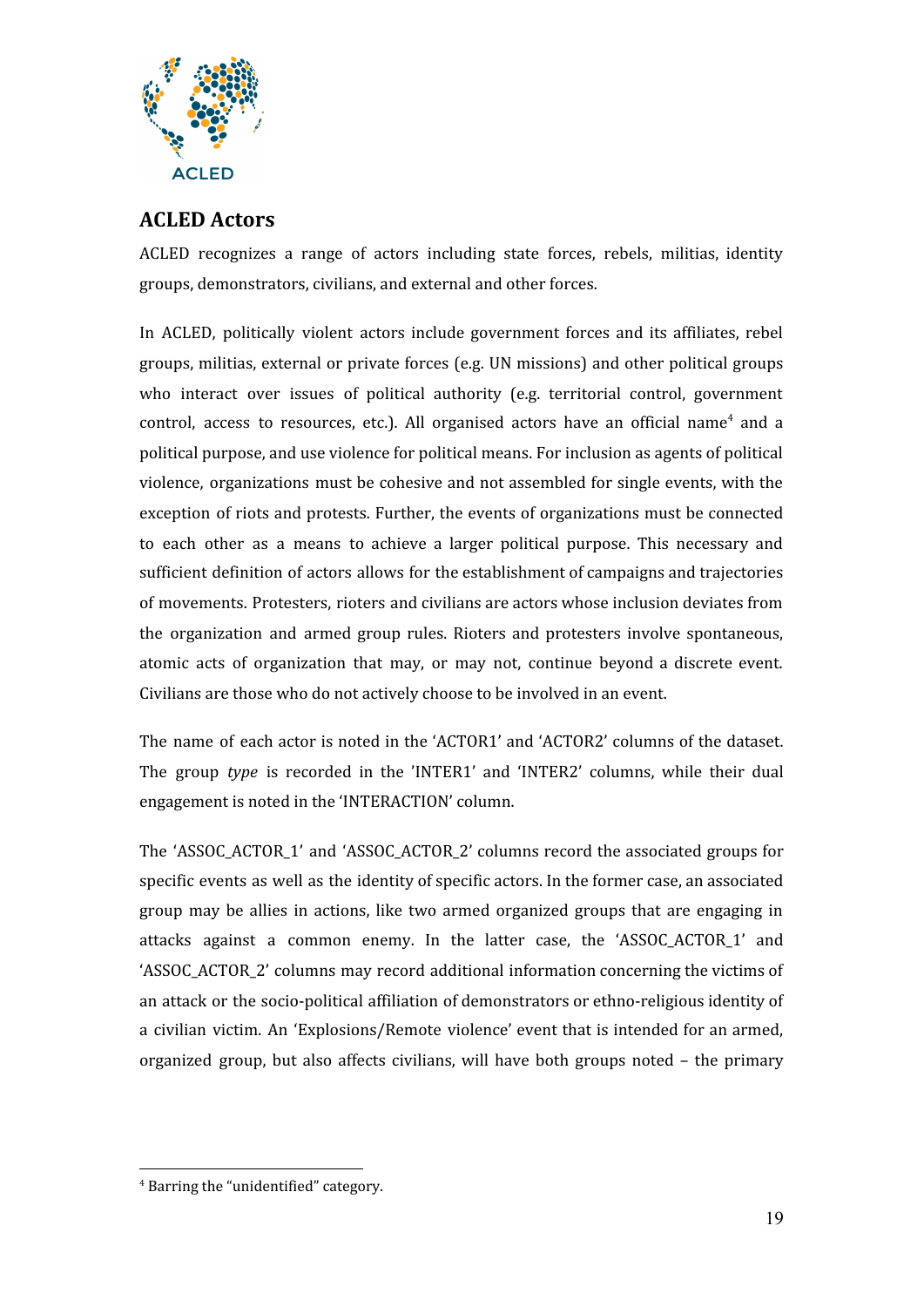

actor will be the ostensibly intended target, while civilians (the collateral damage in this case) would be the associated actor. 5

#### <span id="page-19-0"></span>*Actor Names, Types and Inter Codes*

ACLED records the recognized name of groups as reported, whenever possible. In exceptional circumstances described in detail below, the name of a group is generated to reflect their origins and composition.

Each named actor is also designated as a type of organization. There are thousands of individually named groups within the ACLED dataset, and the Inter code groups organizations by whether they have similar organizational structures, goals and practices. Group type designates all groups into one of eight ACLED categories and assigns a number in the 'INTER' column to that categorization.

These categories offer a way to distinguish between actors and determine how patterns of activity conform to goals and organizations. ACLED does not use a pattern of activity to designate what kind of agent a group is: *it specifically observes the goals and structure of an organization, where possible, its spatial dimension and its relationships to communities.*

As such, the Inter code of a group can change over time. For example, if a rebel group is successful in overthrowing a regime or seceding from a state, its armed agents may then become the armed wing of a political party within the new regime structure (this would be a change in Inter code from 2 to 3, e.g. the Imbonerakure militia in Burundi) or the government forces of the new state (this would be a change in Inter code from 2 to 1, the SPLA rebels in Sudan turned into South Sudan's state forces).

Certain types of violent agents may appear to fall outside of this categorization, but ACLED has designed these classifications to flexibly fit the universe of agents operating in conflict. For example, militant religious organizations can have various goals (e.g. Taliban), including overtaking the state, influencing political processes and supporting

<sup>5</sup> While civilians are coded as an associated actor when they are collateral damage in 'Explosions/Remote violence' attacks, they are not coded as such in 'Battles' events. This is because events under the former involve one side not engaging in any violence within the course of the event; in 'Battles' events, both sides, by definition, are engaging in violence, and it would hence be incorrect to denote that civilians are associated with either side.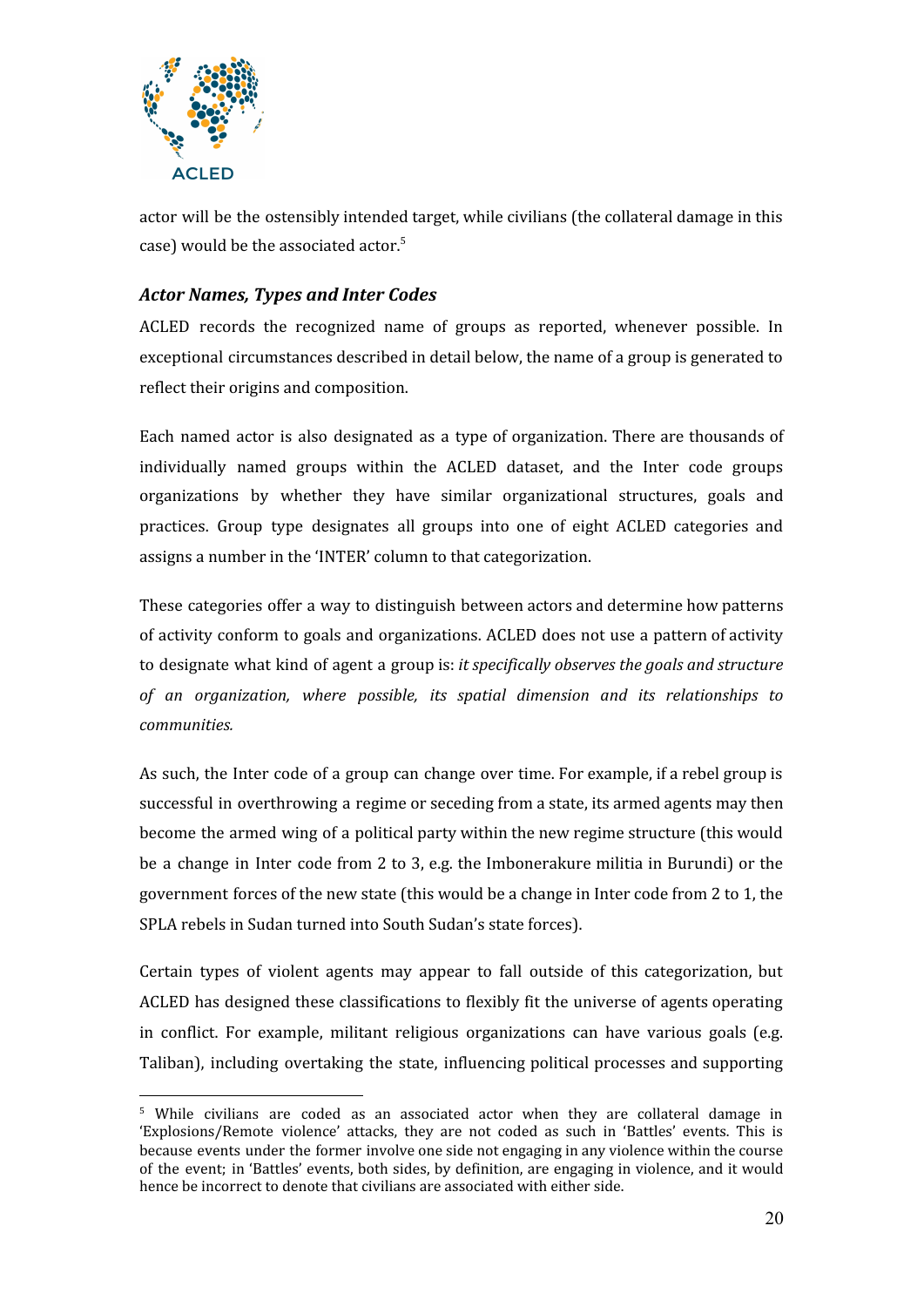

regional political elites, and engaging in communal contests over access to religious sites. In choosing to categorize actors as rebels, militias, communal organizations, protesters, etc., *ACLED does not allow for "insurgents" or "terrorists" as types of agents.* Many violent organizations may use insurgency tactics or commit acts against civilians with intended high fatality levels as part of their violent repertoire. *Instead, ACLED considers the goal and organization of each group to be the basis for their classification.*

#### <span id="page-20-0"></span>*Inter Code 1: State Forces*

State forces are defined as collective actors that are recognised to perform government functions, including military and police, over a given territory. Government actors are named by ACLED as a series of separate regimes rather than a uniform body (e.g. Congo/Zaire (1965-1997), Democratic Republic of Congo (1997-2001), and Democratic Republic of Congo (2001-2019) as opposed to Congo/Zaire (1962-present)). As the strength, capacity and policies of governments can vary widely from one regime to the next, ACLED designates governments by their leading regimes. This enables researchers to capture the differences in government involvement and reaction to violence.

As militaries and police forces are a direct arm of the government, these actors are noted as 'Military Forces of State (20xx-20xx)' or 'Police Forces of State (20xx-20xx)'. <sup>6</sup> Mutinies of militaries are coded as 'Mutiny of Military Forces of State (20xx-20xx)'. Various units of these state forces are coded distinctly as well – such as 'Police Forces of India (2014-) Assam Rifles' or 'Police Forces of the Philippines (2016-) Anti-Illegal Drugs Special Operations Task Force' – given that such units can engage in distinct patterns of behaviour; pro-government militias with *indirect* links to the state are not included under 'state forces' here given their deliberate distance from formal ties to the state.

It is important to note that this classification of state forces does not imply legitimacy, but rather acknowledges the de facto exercise of state sovereignty over a territory. This is why, *in a limited number of cases*, ACLED records government actors in states with limited or no recognition as 'state forces'; these states are not recorded separately in the 'COUNTRY' column, but their government forces are coded as distinct state actors. For

<sup>6</sup> Branches of the military or police forces are coded as, for example, "Military Forces of State (20xx-20xx) Special Presidential Division".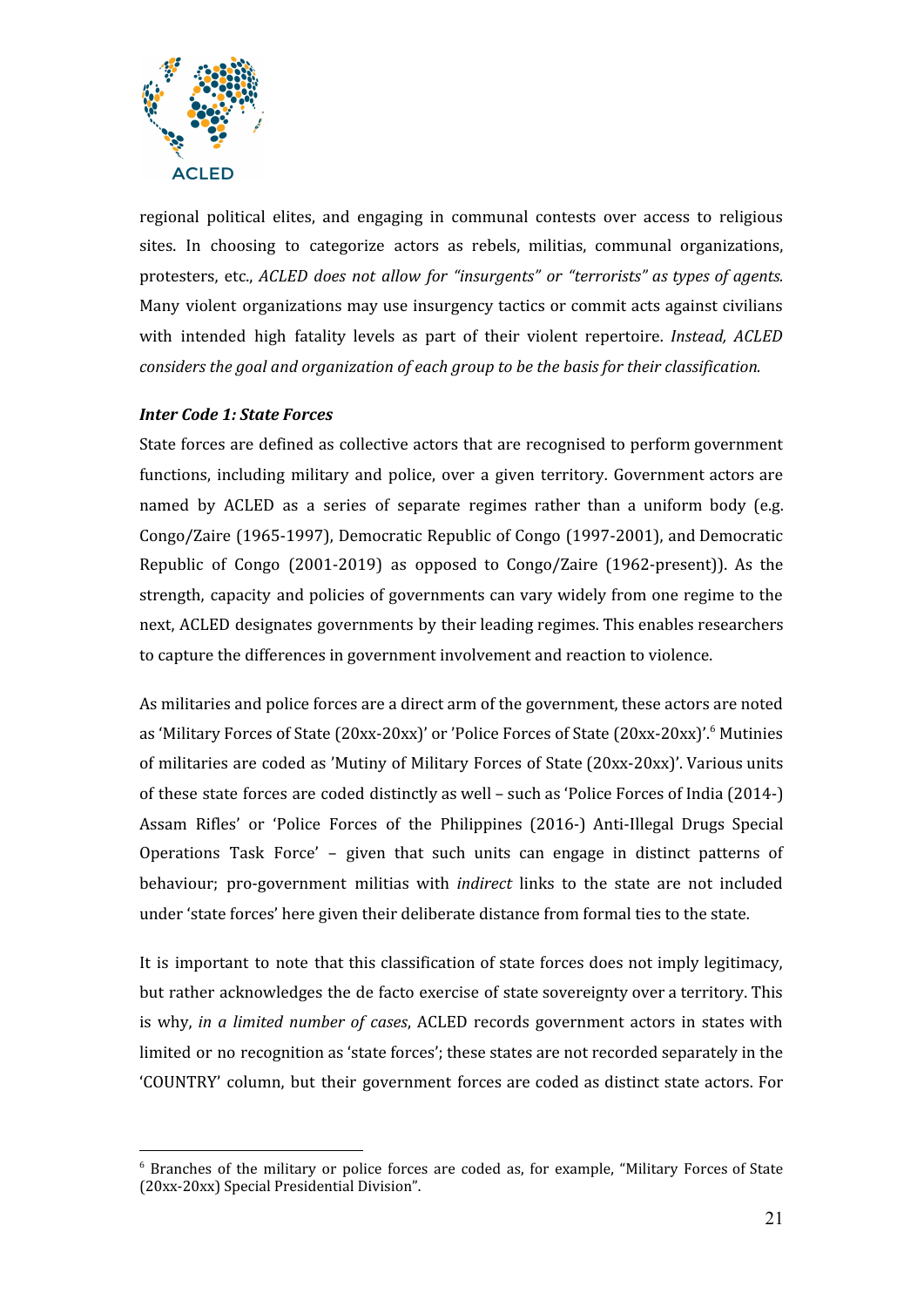

example, the 'Military Forces of Somaliland (1991-)' are coded though their 'COUNTRY' of activity is noted as Somalia not Somaliland.

In cases where the authority of a government is severely challenged, or where two or more groups have a claim to be the government (with an associated military), a distinct choice is made about how to proceed with coding – often resulting in both forces being coded as 'state forces'. For example, there are competing state forces coded as active in Libya from 2014 onwards or in Yemen from 2015 onwards.<sup>7</sup>

#### <span id="page-21-0"></span>*Inter Code 2: Rebel Groups*

Rebel groups are defined as political organizations whose goal is to counter an established national governing regime by violent acts. Rebel groups are named according to the title they publicly use to represent themselves. The designation as a rebel group means that the group has a stated political agenda for national power (either through regime replacement or separatism), are acknowledged beyond the ranks of immediate members, and use violence as their primary means to pursue political goals.

Rebel forces are known by a specific chosen name, the groups are open and transparent about their intentions and leadership; they typically operate within and across states, and conduct activity against the central governments and their associates. Rebel groups often have predecessors and successors due to diverging goals within their membership. If splinter groups or factions within a group emerge, these are recorded as distinct actors.

In cases where aggregate groups are contesting the government, we often use an overarching name rather than factions (e.g. Hutu Rebels active in Burundi; Southern Muslim Separatists active in Thailand; Opposition Rebels in Syria).

#### <span id="page-21-1"></span>*Inter Code 3: Political Militias*

Political militias are a more diverse set of violent actors, who are often created for a specific purpose or during a specific time period (i.e. Janjaweed largely active in Sudan) and for the furtherance of a political purpose by violence. Political militias are recorded

<sup>7</sup> Examples of split states include Libya from 2014 onwards and Yemen from 2015 onwards.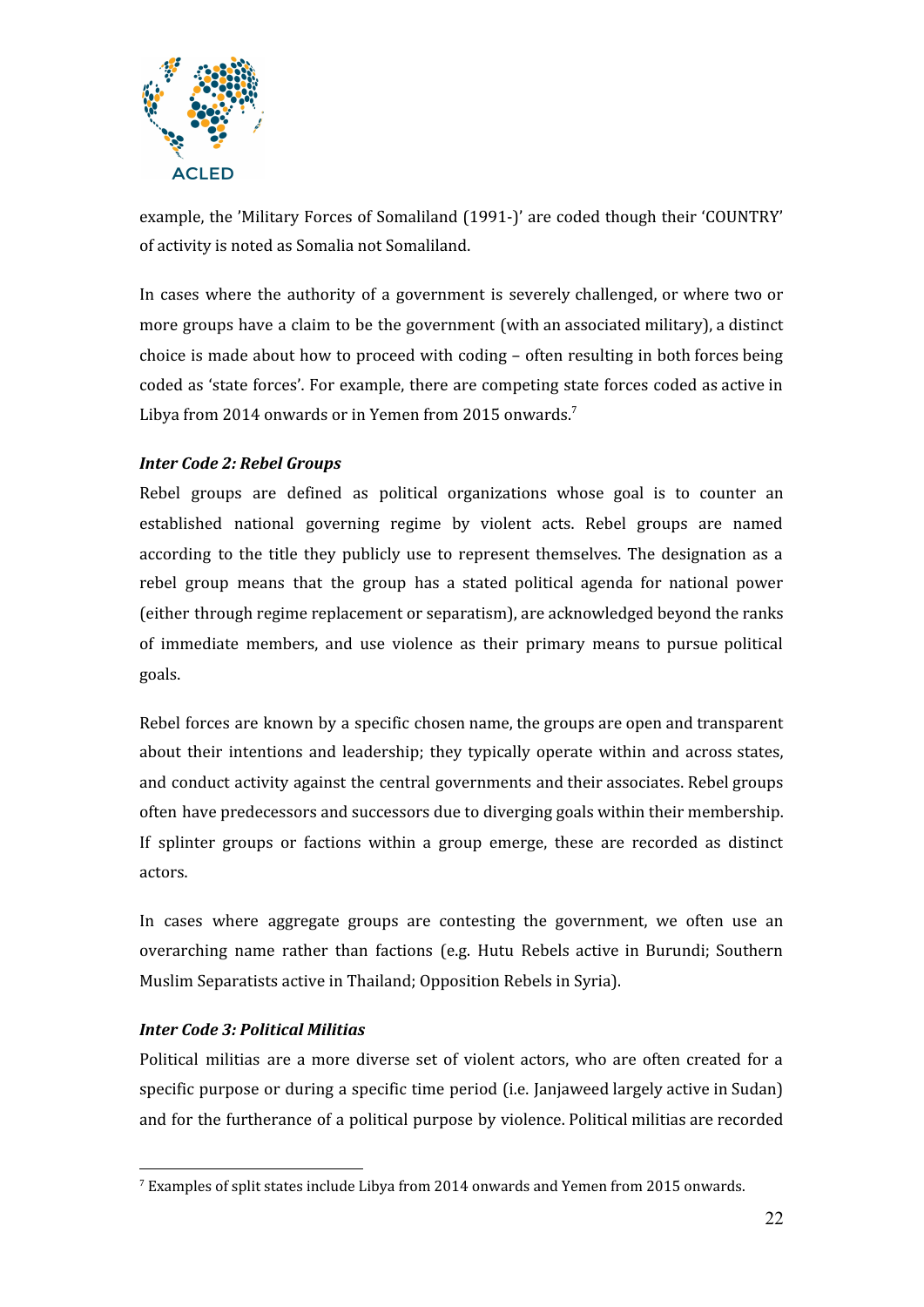

by their stated name. These organizations are defined by their political goals of influencing and impacting governance, security and policy. However, these groups are not seeking the removal of a national power, but are typically supported, armed by, or allied with a political elite and act towards a goal defined by these elites or larger political movements. Political militias operate in conjunction, or in alliance, with a recognized government, governor, military leader, rebel organization, political party, business elite, or opposition group. Whereas opposition parties will often have a militia arm, groups such as the Sudanese Janjaweed or Serbian Tigers are pro-government militias that work as supplements to government power yet maintain *indirect* links to such power.

These groups are not subsumed within the category of government or opposition, but are noted as an armed, distinct, yet associated, wing given their purposeful indirect ties to the state. These political militias may be associated with defined ethnic, regional or other identity communities, but they also operate outside of ethnic homelands and for goals other than the promotion of ethnic interests and as such are coded as 'political militias' as opposed to 'identity militias' (more on that below). The Mungiki of Kenya, War Veterans Group in Zimbabwe, and Mayi-Mayi of DR-Congo are examples of these groups.

In some cases, an "unidentified armed group" perpetrates political violence. These groups often operate like political militias as they can be used by elites under the guise of anonymity. The use of the UAG category is due to two reasons: the first is a lack of information about the group from reports received; however, the second reason may be more common: groups benefit from being unidentified to the larger public, as they can pursue violent actions without liability. Their activity is coded using the name 'Unidentified Armed Group (Country)'.<sup>8</sup>

#### <span id="page-22-0"></span>*Inter Code 4: Identity Militias*

ACLED includes a broad category of "identity militias" that signifies armed and violent groups organized around a collective, common feature including community, ethnicity, region, religion or, in exceptional cases, livelihood. Therefore, for ACLED's purposes,

<sup>&</sup>lt;sup>8</sup> An "Unidentified Armed Group" is coded with Interaction 3, unless they are an "Unidentified Military" (a rare case that has an interaction of '1' of '8', depending on the context) or "Unidentified Ethnic/Communal/Clan/Tribal Militia" which is noted as a '4', as discussed below.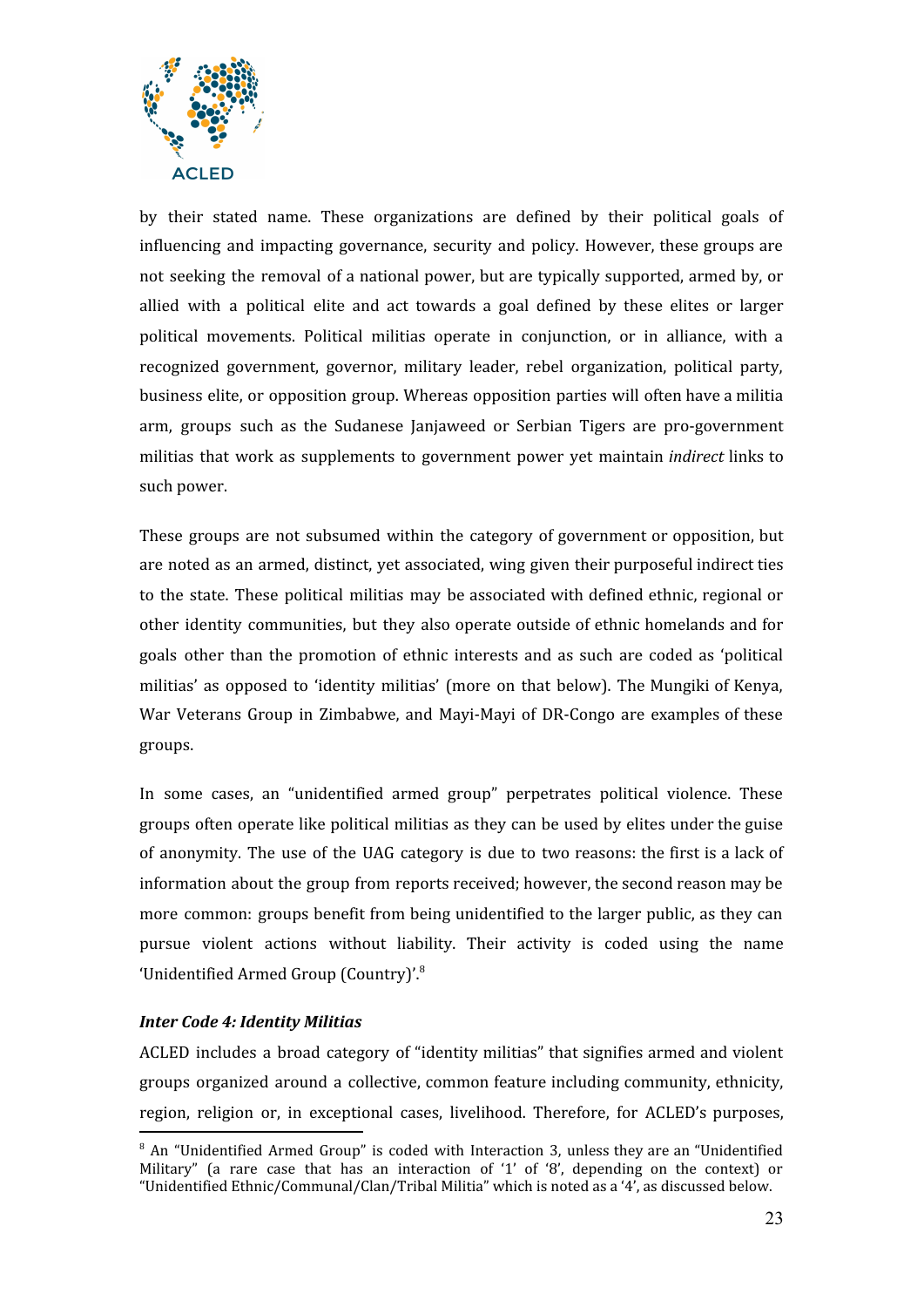

identity militias include those reported as "tribal", "communal", "ethnic", "local", "clan", and "religious" and "caste" militias. Events involving "identity militias" are often referred to as "communal violence" as these violent groups often act locally, in the pursuance of local goals, resources, power, security, and retribution.

An armed group claiming to operate on behalf of a larger identity community may be associated with that community, but not represent it (i.e. Luo Ethnic Militia in Kenya or Fulani Ethnic Militia in Nigeria). Recruitment and participation are by association with the identity of the group. Identity militias may have a noted role in the community, such as the long-term policing units common among Somali clans. When an unidentified group that is armed perpetrates local political violence, their activity is coded using the name 'Unidentified Communal Militia (COUNTRY)<sup>, o</sup> in the 'Actor' columns, and a "4" in the interaction – rather than as an "Unidentified Armed Group' with "3" in the interaction columns given the localized nature of their activity.

#### <span id="page-23-0"></span>*Inter Code 5: Rioters*

Rioters are individuals or 'mobs' who either engage in violence during demonstrations or in spontaneous acts of disorganised violence, and are noted by a general category of 'Rioters (Country)'. If a group is affiliated or leading an event (e.g. ZANU-PF political party), the associated group is named in the respective associated actor category. Rioters are by definition violent, yet are unarmed (or crudely armed at most) and not organized mobs, and may engage in a wide variety of violence, including property destruction, engaging with other armed groups (e.g. security forces, private security firms, etc.) or in violence against unarmed civilians.

#### <span id="page-23-1"></span>*Inter Code 6: Protesters*

Protesters are peaceful, unarmed demonstrators<sup>10</sup>, noted by a general category of 'Protesters (Country)'; if a group is affiliated or leading an event (e.g. MDC political party), the associated group is named in the respective associated actor category. Although protesters are nonviolent, they may be the targets of violence by other groups (e.g. security institutions, private security firms, or other armed actors).

<sup>9</sup> Or 'Unidentified Caste Militia', 'Unidentified Clan Militia', etc. depending on the country-context.  $10$  Though non-violent, protesters may engage in disruptive behaviour like burning effigies or shoe-throwing.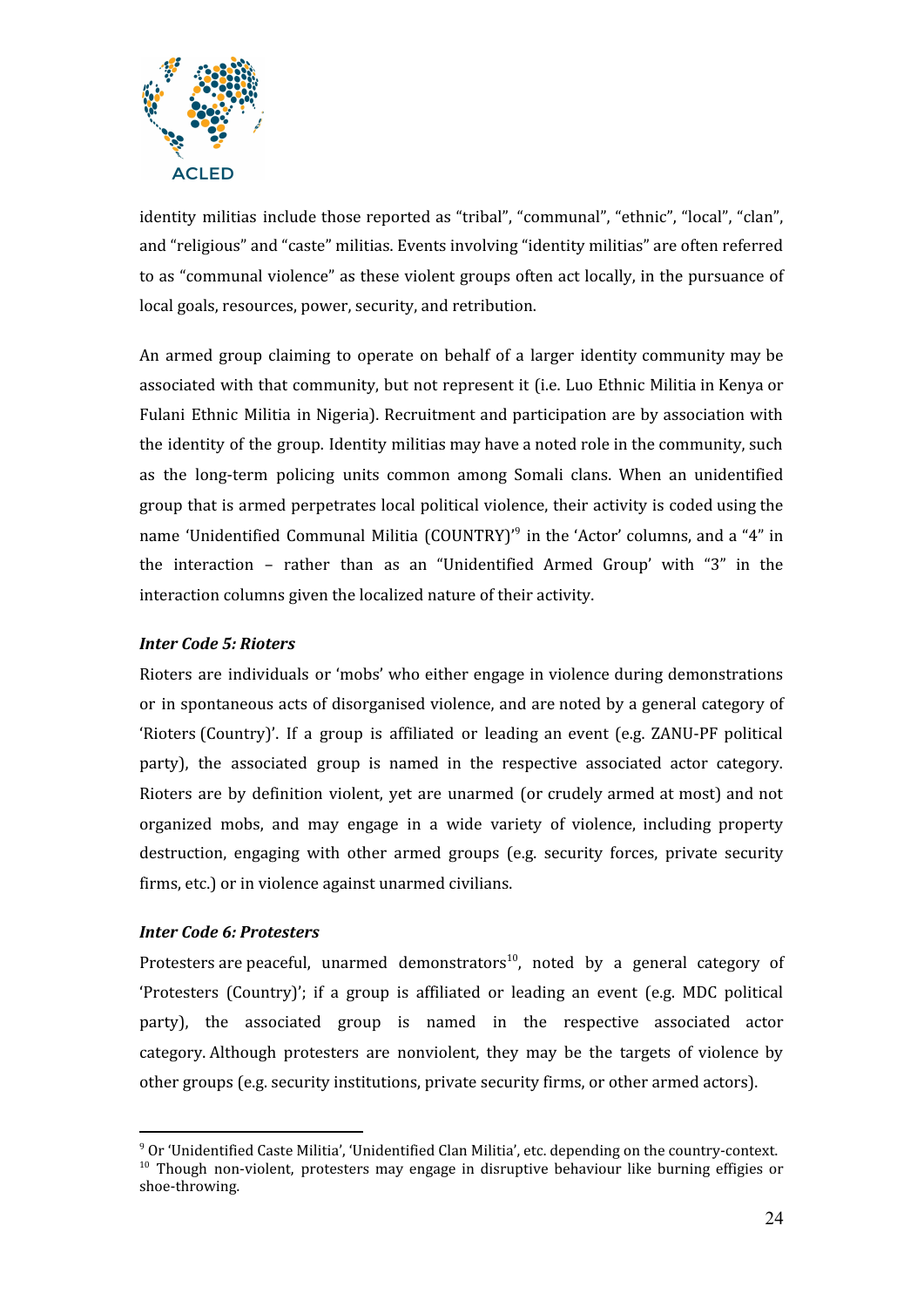

#### <span id="page-24-0"></span>*Inter Code 7: Civilians*

Civilians, in whatever number or association, are victims of violent acts within ACLED as they are, by definition, unarmed and, hence, vulnerable. They are noted as 'Civilians (Country X)'. Some normally armed actors may be coded as civilians if they are targeted with violence in situations where they are caught unarmed. Examples include off-duty state soldiers targeted in their home or members of armed groups subject to violence/execution while imprisoned.

#### <span id="page-24-1"></span>*Inter Code 8: External/Other Forces*

Small categories of "other" actors include international organisations, state forces active outside of their main country of operation, private security firms and their armed employees, and hired mercenaries acting independently. They are noted by their name and actions. The military forces of states are coded as 'other' when active outside of their home state (e.g. the military of Kenya active in Somalia).

#### <span id="page-24-2"></span>*Interaction codes*

The joined interaction code is the combination of the two 'INTER' codes associated with the two main actors. Single actor type codes are recorded in 'INTER1' and 'INTER2' columns, and the compounded number is recorded in the 'INTERACTION' column. For example, if a country's military fights a political militia group, and the respective 'INTER1' and 'INTER2' codes are "1" and "3", respectively, the compounded Interaction is recorded as "13".

Interaction numbers are always the smallest possible number (for example, 37 instead of 73), regardless of the order of 'ACTOR1' and 'ACTOR2'. Interaction codes are recorded for all events, including non-violent activity. For one-sided events, the empty second actor category is coded as "0". If a non-violent rebel event occurs where only 'INTER1' is noted with a "2", "20" is coded in the 'INTERACTION' column. Only the main actors recorded in the 'ACTOR1' and 'ACTOR2' columns are the basis for the interaction codes.

The following interaction codes translate to:

10- SOLE MILITARY ACTION (e.g. base establishment by state forces; remote violence involving state military with no reported casualties; non-violent military operations)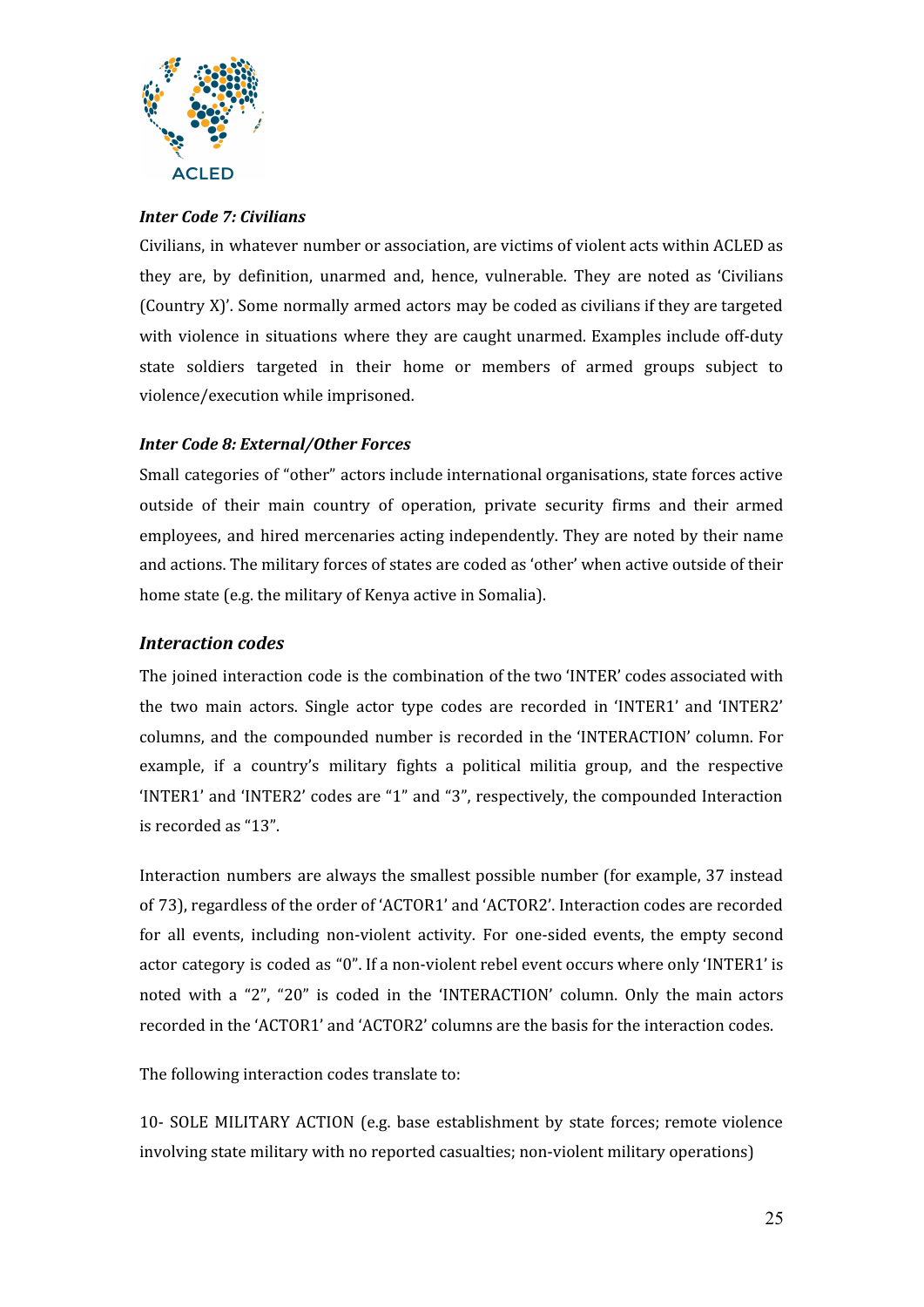

11- MILITARY VERSUS MILITARY (e.g. military in-fighting; battles between a military and mutinous forces; arrests of military officials)

12- MILITARY VERSUS REBELS (e.g. civil war violence between state forces and a rebel actor)

13- MILITARY VERSUS POLITICAL MILITIA (e.g. violence between state forces and unidentified armed groups; violence between police and political party militias)

14- MILITARY VERSUS COMMUNAL MILITIA (e.g. military engagement with a communal militia)

15- MILITARY VERSUS RIOTERS (e.g. suppression of a demonstration by police or military)

16- MILITARY VERSUS PROTESTERS (e.g. suppression of a demonstration by police or military)

17- MILITARY VERSUS CIVILIANS (e.g. state repression of civilians; arrests by police)

18- MILITARY VERSUS OTHER (e.g. inter-state conflict; state engagement with private security forces or a UN operation; strategic developments between a regime and the UN or another external actor)

20- SOLE REBEL ACTION (e.g. base establishment; remote violence involving rebel groups with no reported target; accidental detonation by a rebel group)

22- REBELS VERSUS REBELS (e.g. rebel in-fighting; violence between rebel groups and their splinter movements)

23- REBELS VERSUS POLITICAL MILIITA (e.g. civil war violence between rebels and a pro-government militia; violence between rebels and unidentified armed groups)

24- REBELS VERSUS COMMUNAL MILITIA (e.g. violence between rebels and local security providers)

25- REBELS VERSUS RIOTERS (e.g. spontaneous violence against a rebel group; a violent demonstration engaging a rebel group)

26- REBELS VERSUS PROTESTERS (e.g. violence against protesters by rebels)

27- REBELS VERSUS CIVILIANS (e.g. rebel targeting of civilians [a strategy commonly used in civil war])

28- REBELS VERSUS OTHERS (e.g. civil war violence between rebels and an allied state military; rebel violence against a UN operation)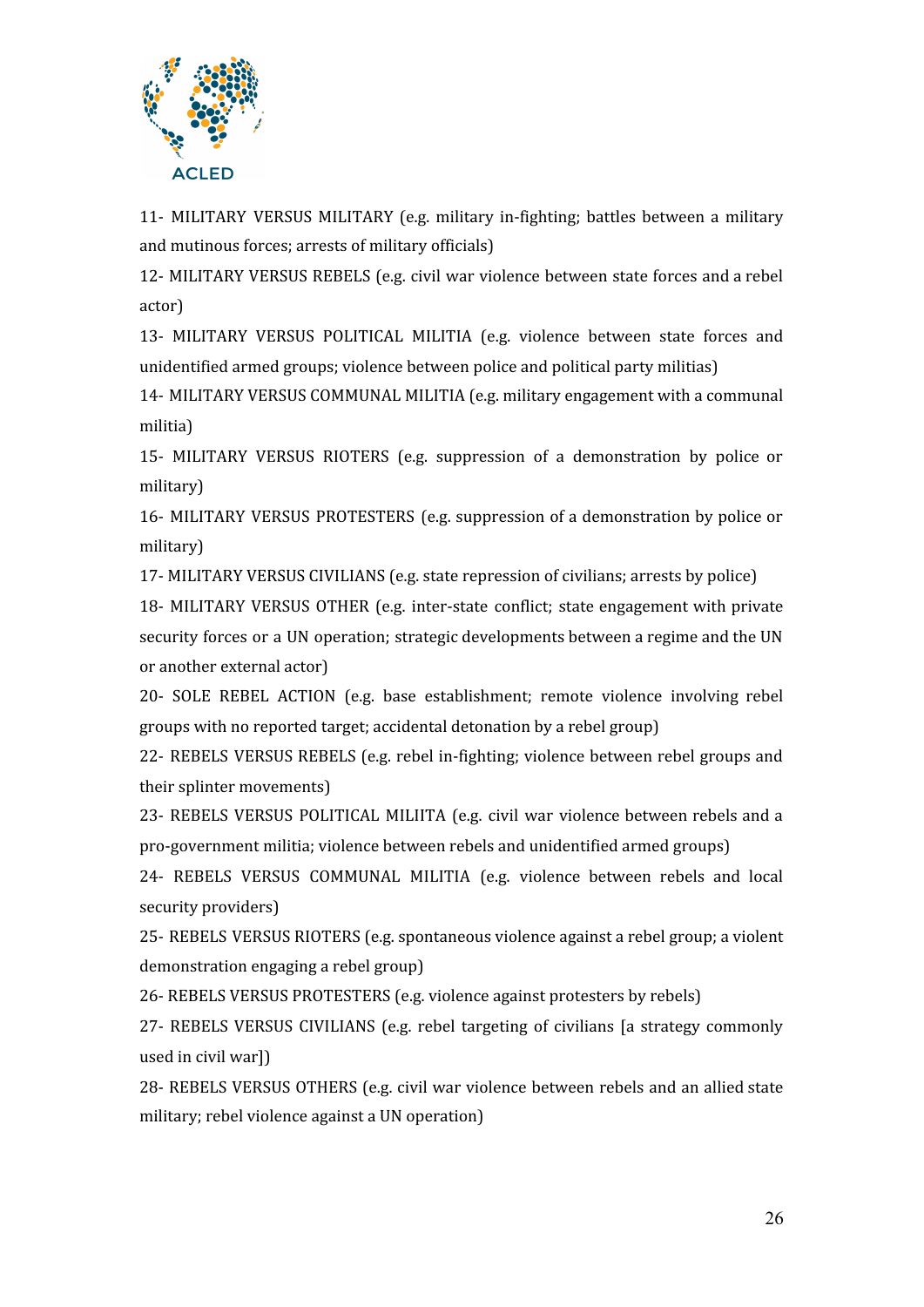

30- SOLE POLITICAL MILITIA ACTION (e.g. remote violence by an unidentified armed group with no reported target; accidental detonation by a political militia; strategic arson as intimidation by a political party)

33- POLITICAL MILITIA VERSUS POLITICAL MILITIA (e.g. inter-elite violence)

34- POLITICAL MILITIA VERSUS COMMUNAL MILITIA (e.g. violence between communal militia and an unidentified armed group; violence between political militia and local security providers)

35- POLITICAL MILITIA VERSUS RIOTERS (e.g. violent demonstration against a political party; spontaneous violence against a political party)

36- POLITICAL MILITIA VERSUS PROTESTERS (e.g. peaceful demonstration engaging a political party)

37- POLITICAL MILITIA VERSUS CIVILIANS (e.g. out-sourced state repression carried out by pro-government militias; civilian targeting by political militias or unidentified armed groups)

38- POLITICAL MILITIA VERSUS OTHERS (e.g. violence between private security forces and unidentified armed groups; violence between pro-government militia and external state military forces)

40- SOLE COMMUNAL MILITIA ACTION (e.g. destruction of property by a communal militia; establishment of a local security militia)

44- COMMUNAL MILITIA VERSUS COMMUNAL MILITIA (e.g. intercommunal violence)

45- COMMUNAL MILITIA VERSUS RIOTERS (e.g. violent demonstration against an identity militia; spontaneous violence against an identity militia)

46- COMMUNAL MILITIA VERSUS PROTESTERS (e.g. peaceful demonstration engaging an identity militia)

47- COMMUNAL MILITIA VERSUS CIVILIANS (e.g. civilian targeting, especially in the context of intercommunal violence)

48- COMMUNAL MILITIA VERSUS OTHER (e.g. external state military engaging in violence against a communal militia)

50- SOLE RIOTER ACTION (e.g. 1-sided violent demonstration; spontaneous arson)

55- RIOTERS VERSUS RIOTERS (e.g. 2-sided violent demonstration in which both sides engage in violence)

56- RIOTERS VERSUS PROTESTERS (e.g. 2-sided demonstration in which only 1 side engages in violence)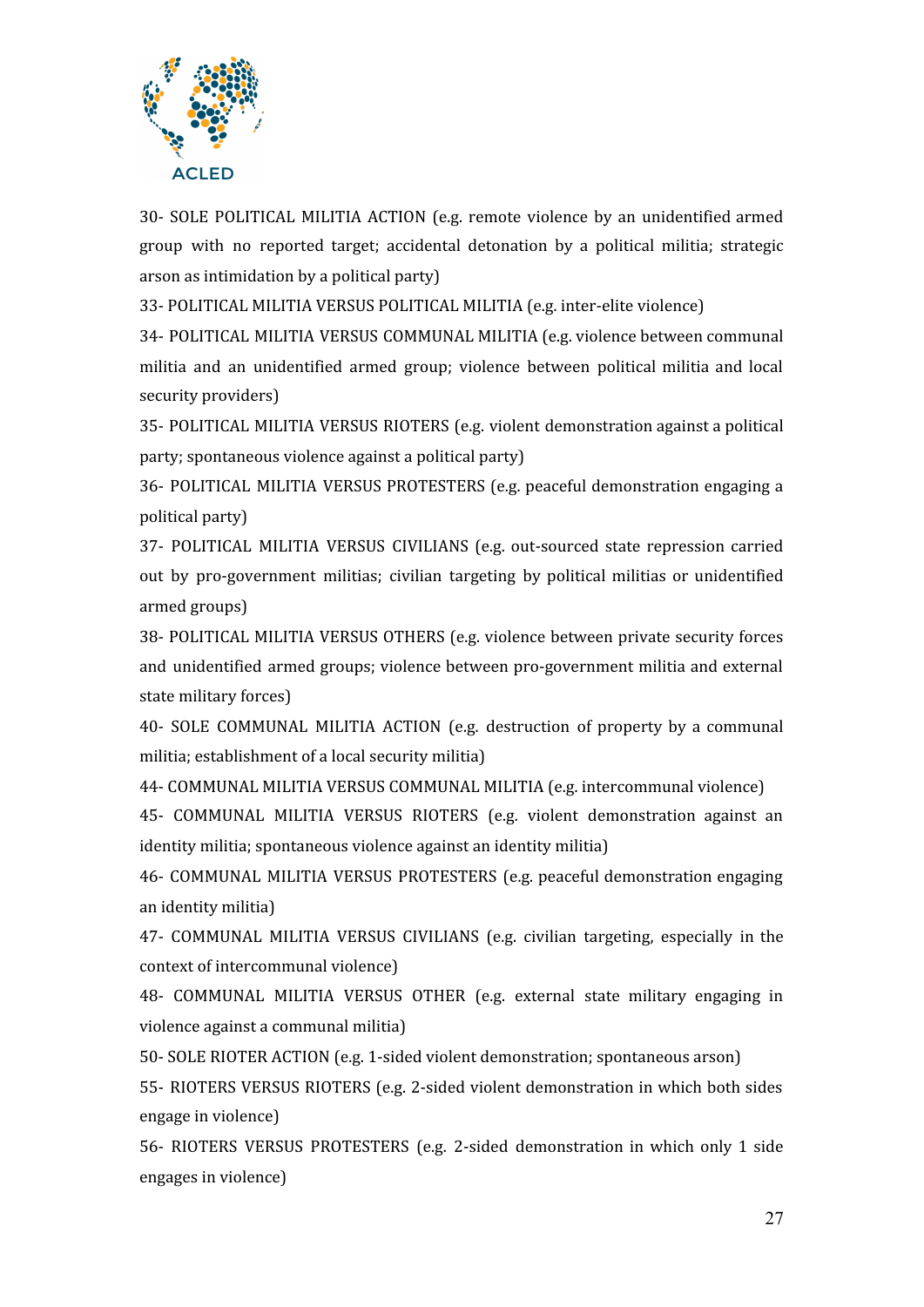

57- RIOTERS VERSUS CIVILIANS (e.g. violent demonstration in which civilians are injured/killed; spontaneous violence in which civilians are targeted by a mob)

58- RIOTERS VERSUS OTHERS (e.g. mob violence against regional or international operation)

60- SOLE PROTESTER ACTION (e.g. 1-sided peaceful protest)

66- PROTESTERS VERSUS PROTESTERS (e.g. 2-sided peaceful protest)

67- PROTESTERS VERSUS CIVILIANS (e.g. peaceful protesters engaging civilians)

68- PROTESTERS VERSUS OTHER (e.g. peaceful demonstration engaging private security forces)

78- OTHER ACTOR VERSUS CIVILIANS (e.g. regional or international operation targeting civilians; private security forces targeting civilians)

80- SOLE OTHER ACTION (e.g. strategic developments involving international or regional operations; remote violence by external military forces with no reported target; non-violent external military operations)

#### *Further notes on interactions*

- a) Civilians cannot attack other civilians or engage in violence
- b) An ethnic identity militia is associated with a direct ethnic community and no other identifier. For example, the Turkana, Pokot, or many Somali militias are described as armed units for ethnic group contest and protection.
- c) For ACLED's purposes, identity militias include those reported as "tribal", "communal", "ethnic", "local", "clan", and "religious" and "caste" militias.

<span id="page-27-0"></span>**Coding detail:** In the dataset, a group's name will appear in the Actor 1 or Actor 2 column. Associated actors in the event to Actor 1 will appear in 'ASSOC\_ACTOR\_1' column, and associated actors for Actor 2 will appear in 'ASSOC ACTOR 2' column. Each Actor 1 and Actor 2 category has a corresponding 'INTER1' and INTER2' category, respectively. If an event has two actors, both Inter 1 and Inter 2 are recorded in reference to both actors; if an event has only one actor, Inter1 is recorded along with a 0 (in reference to there being no Actor 2). The interaction codes refer to the main actors, and not associated actors.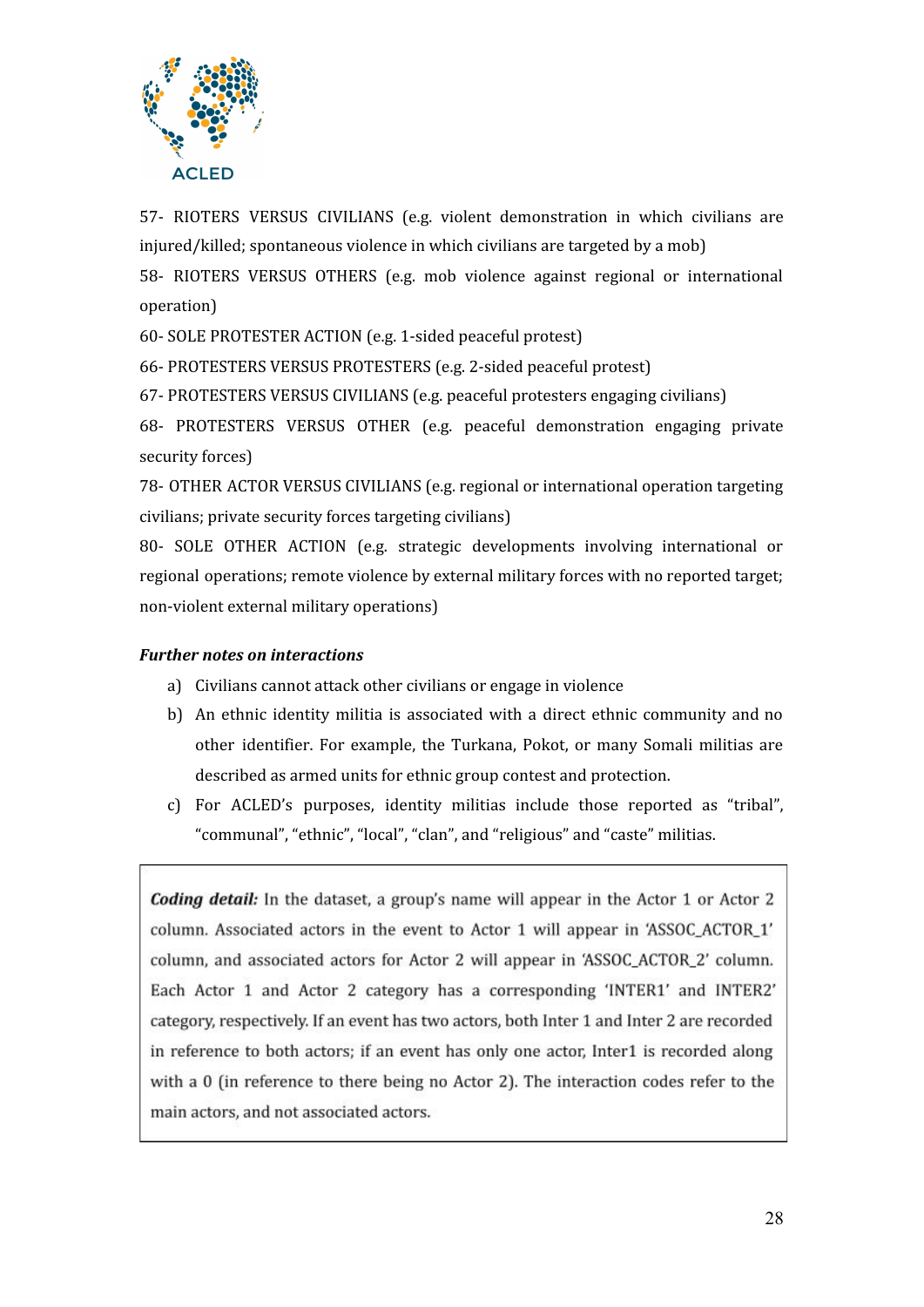

# **Event Geography**

There are up to six different types of spatial information recorded for each ACLED event:

- 1. the continental sub-region in which the event occurred;
- 2. the country in which the event occurred and its associated ISO code;
- 3. the name of the *first*, *second* and *third* level administrative zones that the specific location is found in according to GIS-based assessments and updated administrative codes;
- 4. the name of the specific location of an event;
- 5. the geographic coordinates of that specific location; and
- 6. a spatial precision code.

The most specific location for an event is sought for each ACLED code, using multiple sources to triangulate better location information.

#### <span id="page-28-0"></span>*Spatial precision codes*

If the report notes a particular town, and coordinates are available for that town, the highest precision level "1" is recorded. If the source material notes that activity took place in a small part of a region, and notes a general area, a town with georeferenced coordinates to represent that area is chosen and the geo-precision code will note "2" for "part of region". If activity occurs near a town or a city, this same precision code is employed. If a larger region is mentioned, the closest natural location noted in reporting (like "border area", "forest" or "sea", among others) is chosen to represent the region – or a provincial capital is used if no other information at all is available – and is noted with precision level "3". No ACLED event is associated with the "country" as the smallest location unit available.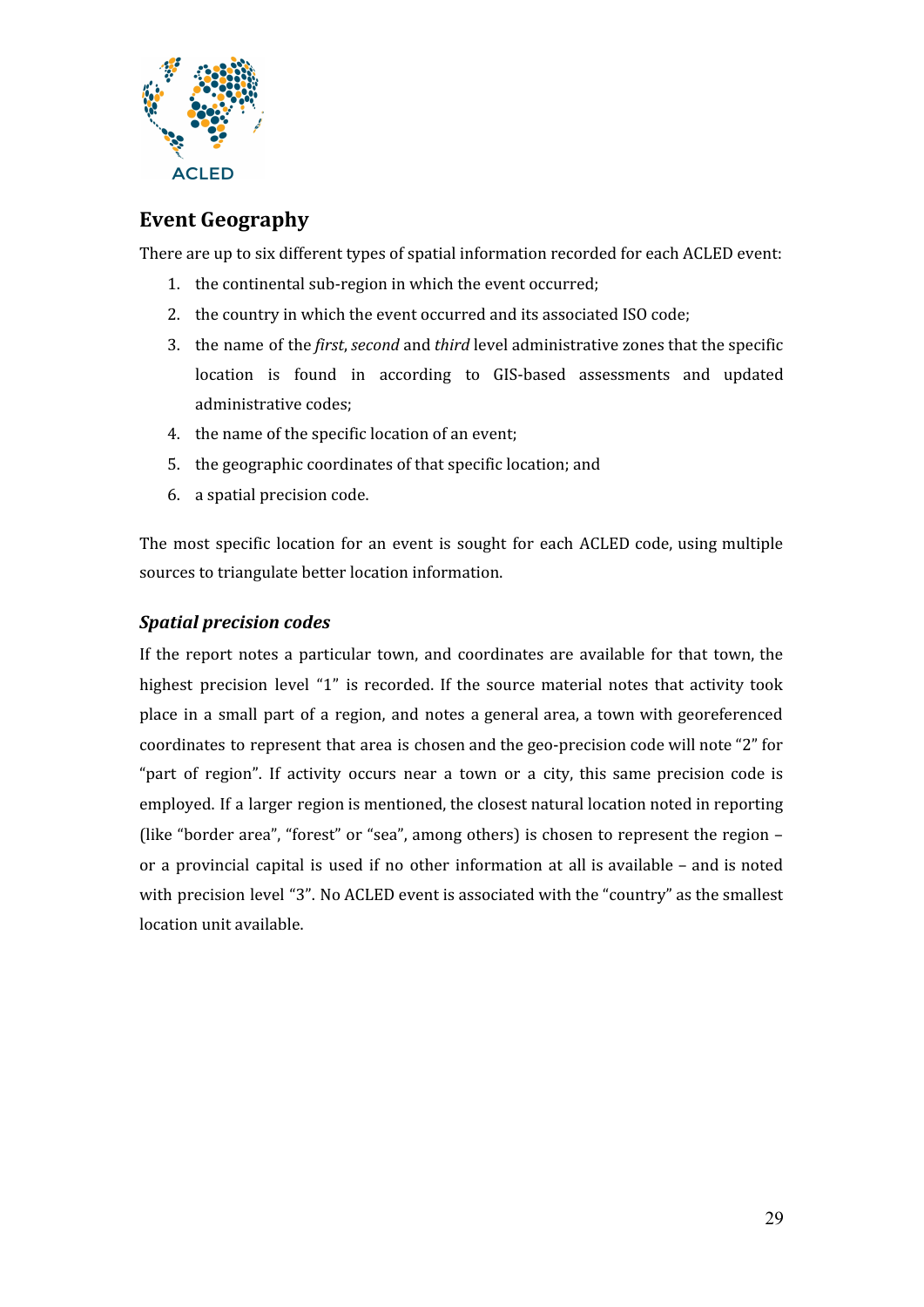

Coding detail: The columns that provide spatial information include 'REGION', 'COUNTRY', 'ADMIN1' (administrative unit that corresponds to provincial level, or similar); 'ADMIN 2' (administrative unit that corresponds to county level, or similar); 'ADMIN3' (administrative unit that corresponds to district level, or similar); 'LOCATION' (the village or town name); 'LATITUDE' (in decimal degrees); 'LONGITUDE' (in decimal degrees); and 'GEO\_PRECISION' (coded as either 1, 2, or 3).

<span id="page-29-0"></span>When events occur in neighbourhoods of large cities and distinct neighbourhood/district coordinates are available, these are used to identify the sub-urban area. This location is coded as: "City Name [hyphen] district name" (e.g. 'Mosul-Old City') in the 'LOCATION' column. If information about the specific neighbourhood/district is not known, the location is coded at the city level (e.g. 'Mosul'). In both cases, geo-precision 1 is used. The hyphenate feature allows for users to aggregate events by city if needed.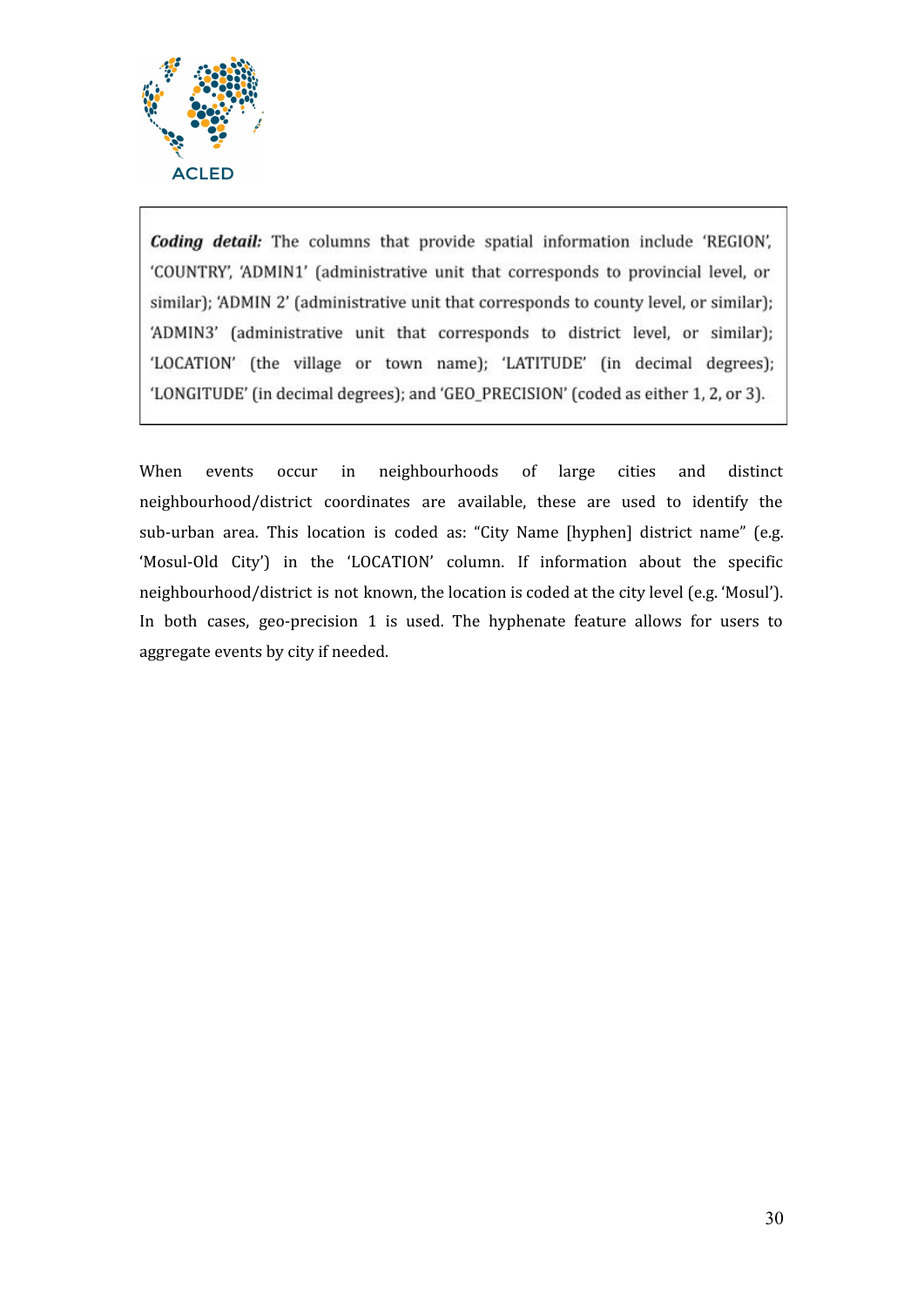

# **Event Time**

Three forms of temporal information are found in each ACLED code:

- 1. the date of each event;
- 2. the year; and
- 3. the temporal precision.

Dates are a necessary component of each ACLED event. ACLED events are atomic as events are coded by day; if a military campaign in an area starts on March 1, 1999 and lasts until March 5, 1999 with violent activity reported on each day, this is coded as five different events in ACLED, with a different date for each entry. This episode would not be entered as a single campaign of violence. This allows ACLED to record the exact number of active days. Events which source material note occurred in the space of three months – like long-running protests – are only coded for the days in which reported activity took place (not as 90+ days). This avoids over-counting event occurrence.

#### <span id="page-30-0"></span>*Time precision codes*

If sources include an actual date of an event, a time precision code of "1" is entered. If sources note that an event happened during a specific week or in the weekend, "2" is noted in the time precision field and the middle of that week (or of the weekend) is used as the reference date. If sources note only that an event took place within a particular month, without reference to the particular date, the month mid-point is chosen unless the beginning or end of the month is noted (in which case, the first and last date are used, respectively) and "3" is noted as the time precision level. ACLED does not include events with less temporal information.

<span id="page-30-1"></span>**Coding detail:** Dates are recorded as Day, Month, Year. Time precision is recorded as 1, 2 or 3.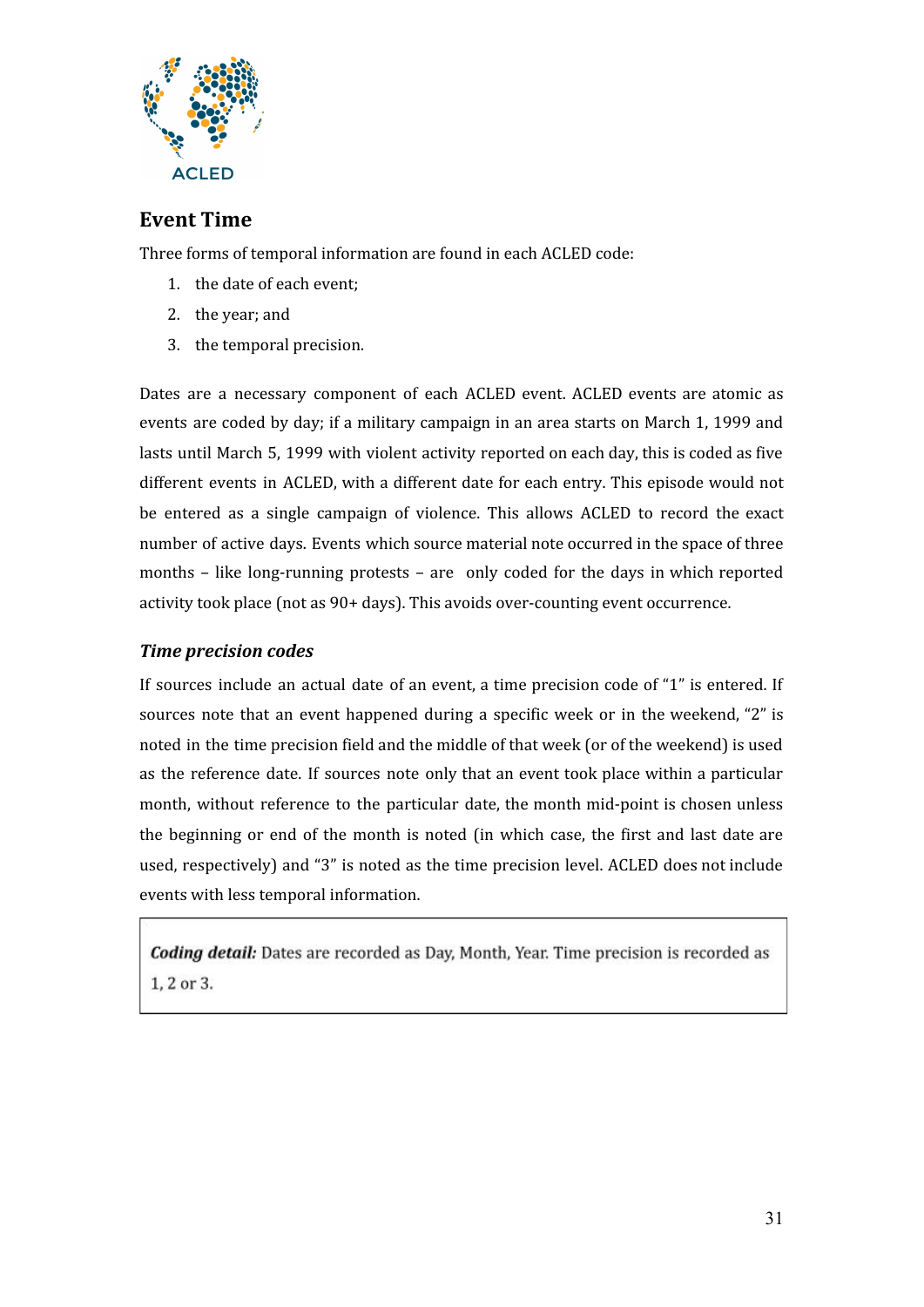

# **Notes and Reported Fatalities**

#### <span id="page-31-0"></span>*Notes*

The 'NOTES' column records any additional important details surrounding the event. Notes are kept short to only report significant details about the specific event. In rare cases, additional relevant information is added to provide context to the event.

### <span id="page-31-1"></span>*Reported fatalities*

*Events coded by ACLED do not have to meet a minimum fatality level for inclusion*. ACLED only codes estimated fatalities when reported by source materials. It cannot verify the numbers reported from sources and does not use fatalities as the basis for event inclusion. Fatality data are typically the most biased, and least accurate, component of any conflict data. They are particularly prone to manipulation by armed groups, and occasionally the media, which may overstate or underreport fatalities for political purposes. As such, all figures recorded by ACLED should be treated as '*reported* fatalities'.

The fatality number is found in the 'FATALITIES' column. If source reports differ or a vague estimate is provided, the lowest number of fatalities is reported unless a more reliable or corroborated estimate has become available. If reports mention "several", "many", "few" or plural fatalities, yet the exact number is unknown, "10" is recorded as the total.<sup>11</sup> If a report mentions "dozens", this is recorded as "12" fatalities. If a report mentions "hundreds", this is recorded as "100" fatalities. If a note mentions "massacres", a default number of 100 fatalities is recorded. If there is no reference made to fatalities in the report, or if it is unclear whether fatalities occurred at all (for example, when "casualties" are mentioned, which, by definition, means 'injuries and/or fatalities'), "0" fatalities are recorded.

When summarized fatalities are reported, but events occur across several days or in multiple locations simultaneously (e.g. "12 fatalities result from fighting over a span of 3 days"), the total number of fatalities is divided and that fraction is recorded for each day of the event (4 fatalities per battle day, in the example above). If an odd number

<sup>&</sup>lt;sup>11</sup> Or 3 if there is evidence that the number is lower than  $10 -$  such as the bombing of a motorcycle, which could not have housed 10 individuals. Ten is chosen as this was the approximate average fatality rate across fatal events for an earlier subset of ACLED data.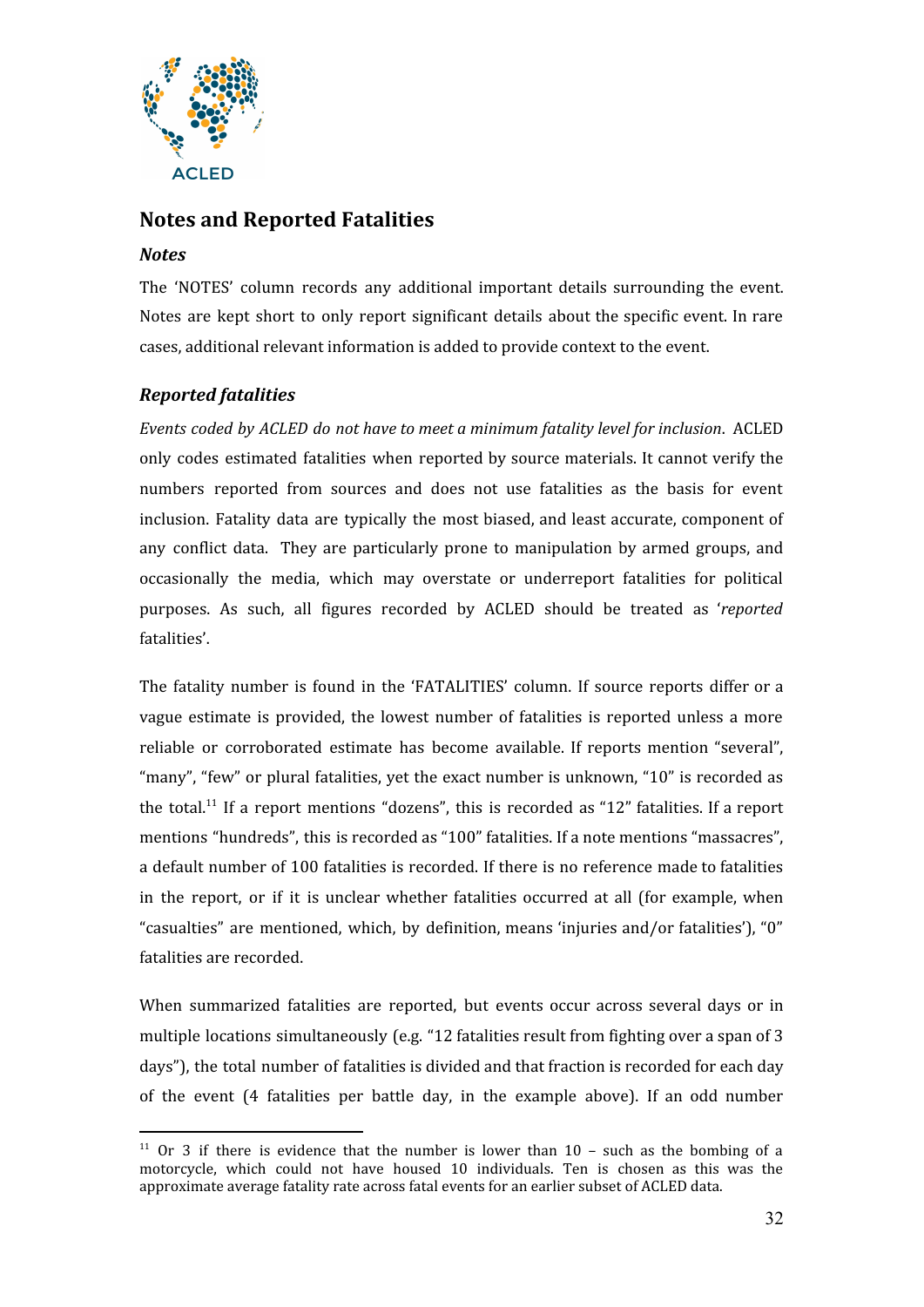

(including 1), the proportion of fatalities is divided by assigning the first day the additional fatality and distributed as evenly as possible. Such disaggregation of fatalities is recorded in the 'NOTES' column.

<span id="page-32-0"></span>Coding detail: ACLED does not use a fatality threshold for its inclusion of events. The number used is conservative, in that it is the most reliable, smallest number reported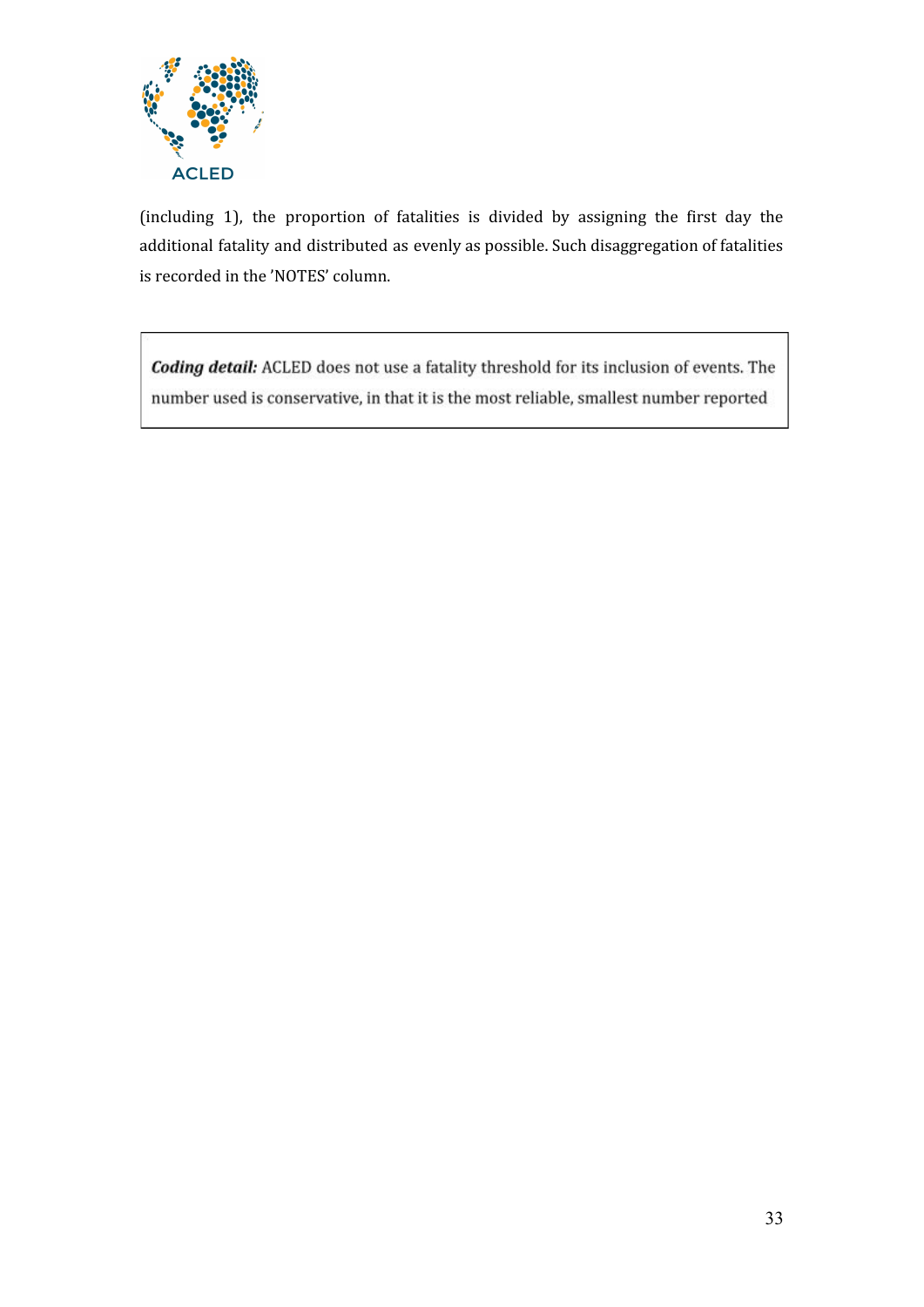

## **Information Sources**

ACLED tracks reported political violence from four main types of sources:

- 1. local, regional, national and continental media reviewed on a daily basis;
- 2. reports from NGOs or international organisations used to supplement media reporting;
- 3. selected social media accounts, including Twitter and Telegram; and
- 4. information and data provided through partnerships with local conflict observatories in hard-to-access cases. 12

ACLED researchers use thousands of distinct sources in more than twenty different languages. The result is the most comprehensive and wide-reaching source material presently used in disaggregated conflict event coding. Every ACLED event is composed from at least one source. Their names or acronym are noted in the source column. With the exception of local sources who aim to remain anonymous, the publication details are sufficient to enable a data user to find the original source name with ease. If more than two sources are used, the most thorough report is cited, or all are noted in alphabetical order in the 'SOURCE' column. Researchers may often refer to more than one report to confirm the details of an event but will note the source with the most thorough and unbiased information in the 'SOURCE' column. If that event has additional information taken from more than one source, both report sources are noted in the 'SOURCE' column.

The 'SOURCE SCALE' column describes whether the sources used for coding an event operate at the local, subnational, national, regional, international, or at another level. One scale over another does not guarantee more direct information, accuracy, or legitimacy, but ACLED supports gathering and using local sources whenever possible. ACLED has arrangements and partnerships with many local organizations for data exchange in pursuance of this goal.

<span id="page-33-0"></span><sup>&</sup>lt;sup>12</sup> For safety reasons, some partners that wish to remain anonymous are noted as 'Local Sources' in the 'SOURCE' column.